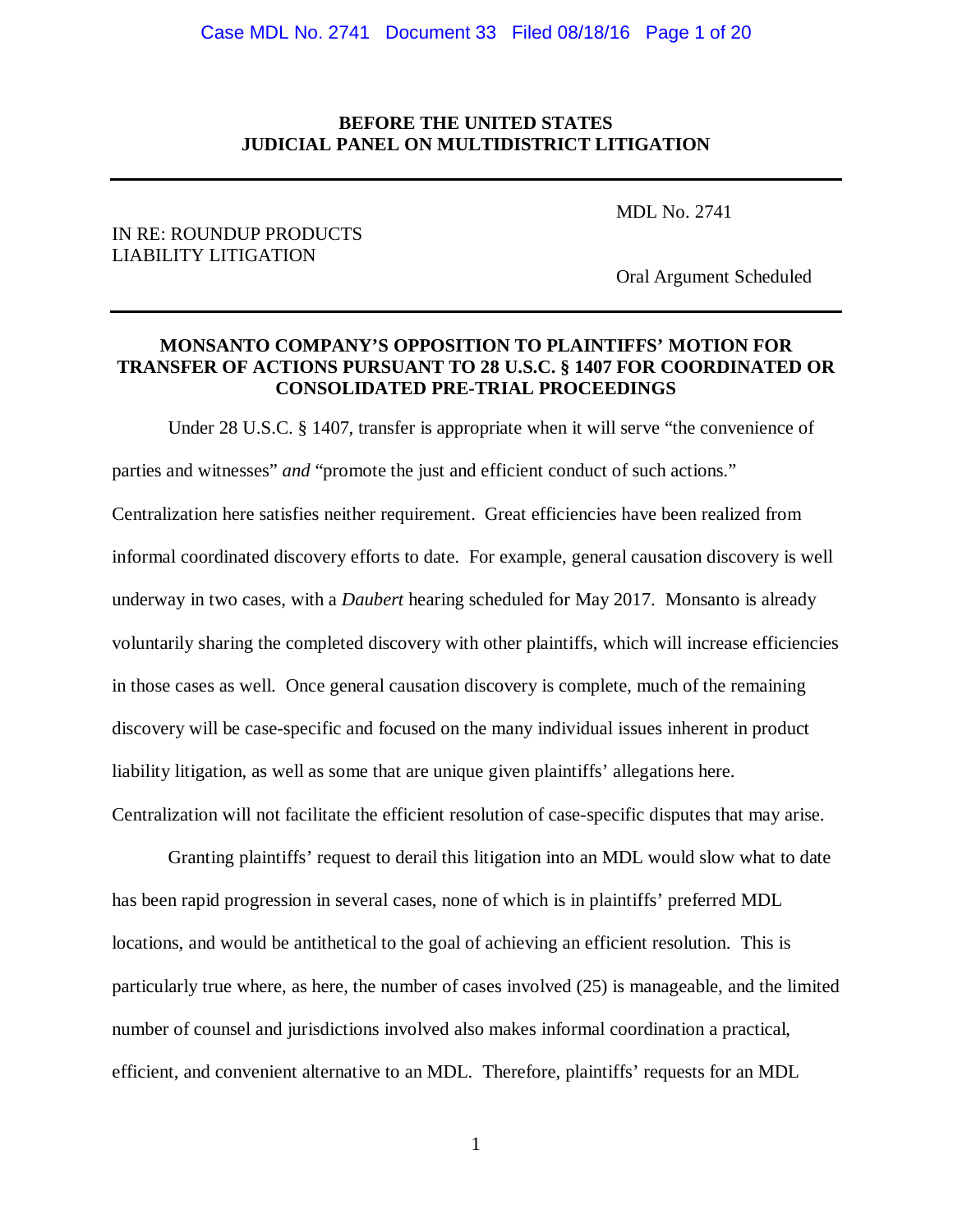#### Case MDL No. 2741 Document 33 Filed 08/18/16 Page 2 of 20

should be denied. Alternatively, if the Panel decides an MDL is appropriate, Monsanto suggests that it be located in the Northern District of California, the Southern District of California, or the Southern District of Florida, each of which is more appropriate than the options suggested by plaintiffs for varying reasons addressed below.

# **I. BACKGROUND**

 $\overline{a}$ 

In 1974, Monsanto introduced the first Roundup®-branded products, which are herbicides that include the active ingredient glyphosate and inactive surfactants (chemical compounds commonly found in products such as shampoo that allow glyphosate to penetrate the waxy surface of the weed). Roundup<sup>®</sup>-branded products have been safely used for decades by farmers, homeowners, and others to control unwanted weeds.

The U.S. Environmental Protection Agency ("EPA"), which has broad authority to regulate herbicides under federal law, has described glyphosate as "one of the most safely-used pesticides in the U.S."<sup>1</sup> and has repeatedly concluded that glyphosate exposure does not cause cancer. For example, in 1991, EPA "classified glyphosate in Group E (evidence of noncarcinogenicity for humans), based on a lack of convincing evidence of carcinogenicity. $"^2$ Similar determinations were made in 2002, 2004, 2008, and  $2013<sup>3</sup>$  In 2002, EPA also rejected a

<sup>&</sup>lt;sup>1</sup> Letter from EPA Assistant Administrator Stephen L. Johnson to Secretary of State Colin Powell (Aug. 19, 2002), http://www.state.gov/j/inl/rls/rpt/aeicc/13237.htm.

<sup>2</sup> EPA, *Reregistration Eligibility Decision Document: Glyphosate*, 14 (Sept. 1993), https://www3.epa.gov/pesticides/chem\_search/reg\_actions/reregistration/red\_PC-417300\_1-Sep-93.pdf (quoting 1991 EPA finding).

<sup>3</sup> *See, e.g.*, Glyphosate; Pesticide Tolerances, 67 Fed. Reg. 60,934, 60,943 (Sept. 27, 2002) (to be codified at 40 C.F.R. pt. 180) ("[n]o evidence of carcinogenicity"); Glyphosate; Pesticide Tolerance, 69 Fed. Reg. 65,081, 65,086 (Nov. 10, 2004) (to be codified at 40 C.F.R. pt. 180) ("Glyphosate has no carcinogenic potential."); Glyphosate; Pesticide Tolerances, 73 Fed. Reg. 73,586, 73,589 (Dec. 3, 2008) (to be codified at 40 C.F.R. pt. 180) ("There is [an] extensive database available on glyphosate, which indicate[s] that glyphosate is not mutagenic, not a carcinogen, and not a developmental or reproductive toxicant."); Glyphosate; Pesticide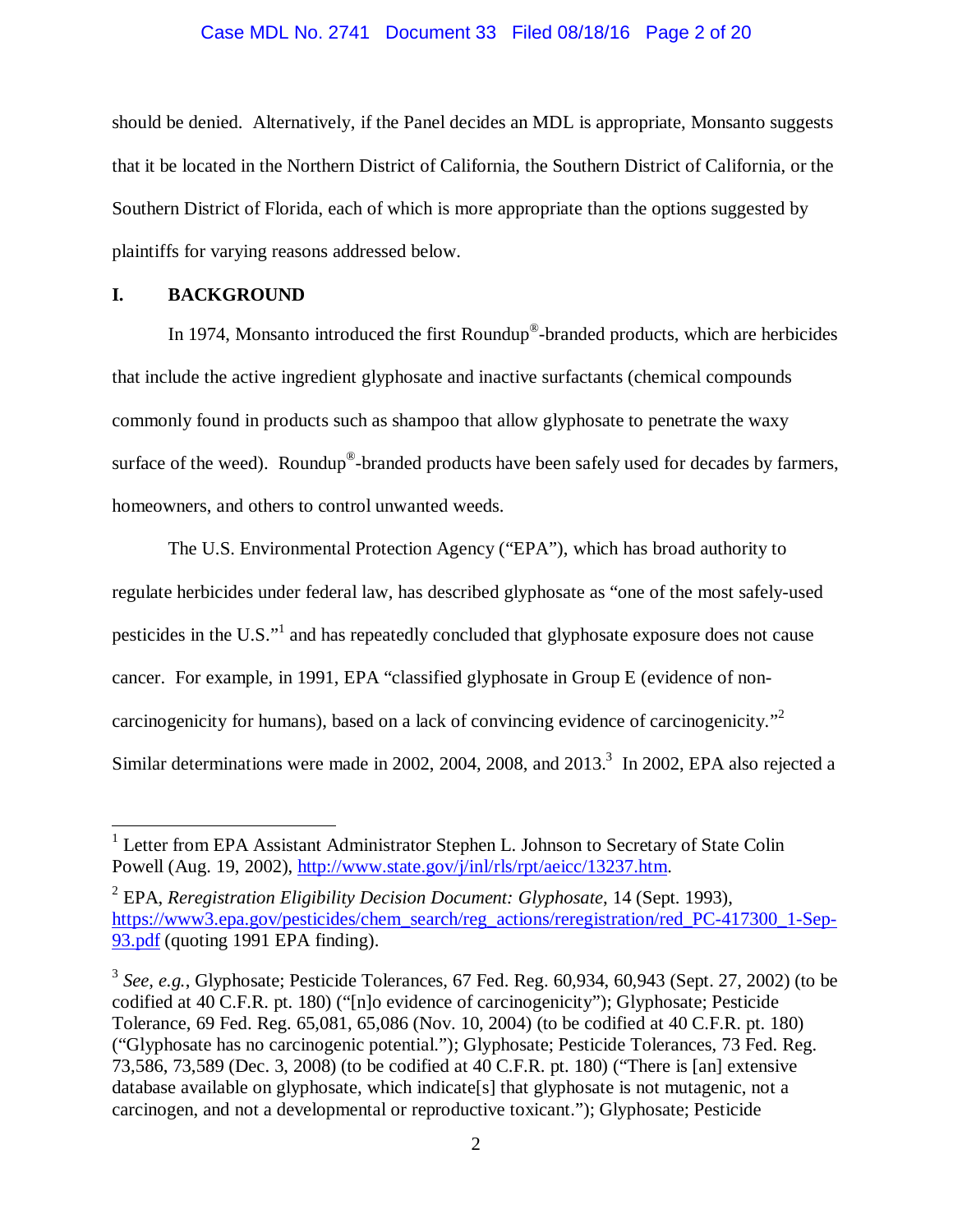### Case MDL No. 2741 Document 33 Filed 08/18/16 Page 3 of 20

citizen group's arguments that glyphosate is carcinogenic, pointing to EPA's own analysis of some of the same genotoxicity studies, rodent cancer bioassays, and epidemiologic studies likely to be at issue here. *See* 67 Fed. Reg. at 60,935-36.4

In October 2015, EPA's Cancer Assessment Review Committee ("CARC") issued an 87 page final report in which it endorsed EPA's existing classification of glyphosate as "Not Likely to be Carcinogenic to Humans."<sup>5</sup> After reviewing the voluminous scientific evidence demonstrating the safety of glyphosate, the EPA CARC concluded:

- "[E]pidemiological studies in humans showed no association between glyphosate exposure and [various types of] cancer," including finding that the "epidemiologic literature to date does not support a direct causal association" between glyphosate exposure and non-Hodgkin's lymphoma ("NHL"). EPA CARC Final Report at 8, 9.
- "[T]here was no evidence of carcinogenicity in the eleven [rodent] carcinogenicity studies." *Id.* at 9.
- "[T]here is no concern for genotoxicity or mutagenicity." *Id.*

 $\overline{a}$ 

Based on its repeated findings of safety, EPA for decades has approved labeling for

various Roundup<sup>®</sup>-branded products that does not include a cancer warning, including as

Tolerances, 78 Fed. Reg. 25,396, 25,398 (May 1, 2013) (to be codified at 40 C.F.R. pt. 180) ("EPA has concluded that glyphosate does not pose a cancer risk to humans.").

 $4$  In addition to this record of safety, Roundup®-branded products offer many benefits, including increasing crop yields and reducing the need for farming practices that are damaging to the environment. E.C. Oerke, *Crop Losses to Pests*, 144 J. Agric. Sci. 31, 38 (2006); Stephen O. Duke & Stephen B. Powles, *Glyphosate: A Once-In-A-Century Herbicide*, 64 Pest Mgmt. Sci. 319, 322 (2008).

<sup>5</sup> *See* Cancer Assessment Review Committee, Health Effects Division, Office of Pesticide Programs, U.S. Environmental Protection Agency, *Cancer Assessment Document – Evaluation of the Carcinogenic Potential of Glyphosate*, at 10, 77 (Final Report, October 1, 2015), http://src.bna.com/eAi ("EPA CARC Final Report"). Although this is not a final agency determination by EPA, it is clearly the final decision of the scientists within EPA tasked with making carcinogenicity evaluations and is stamped "final" on every page.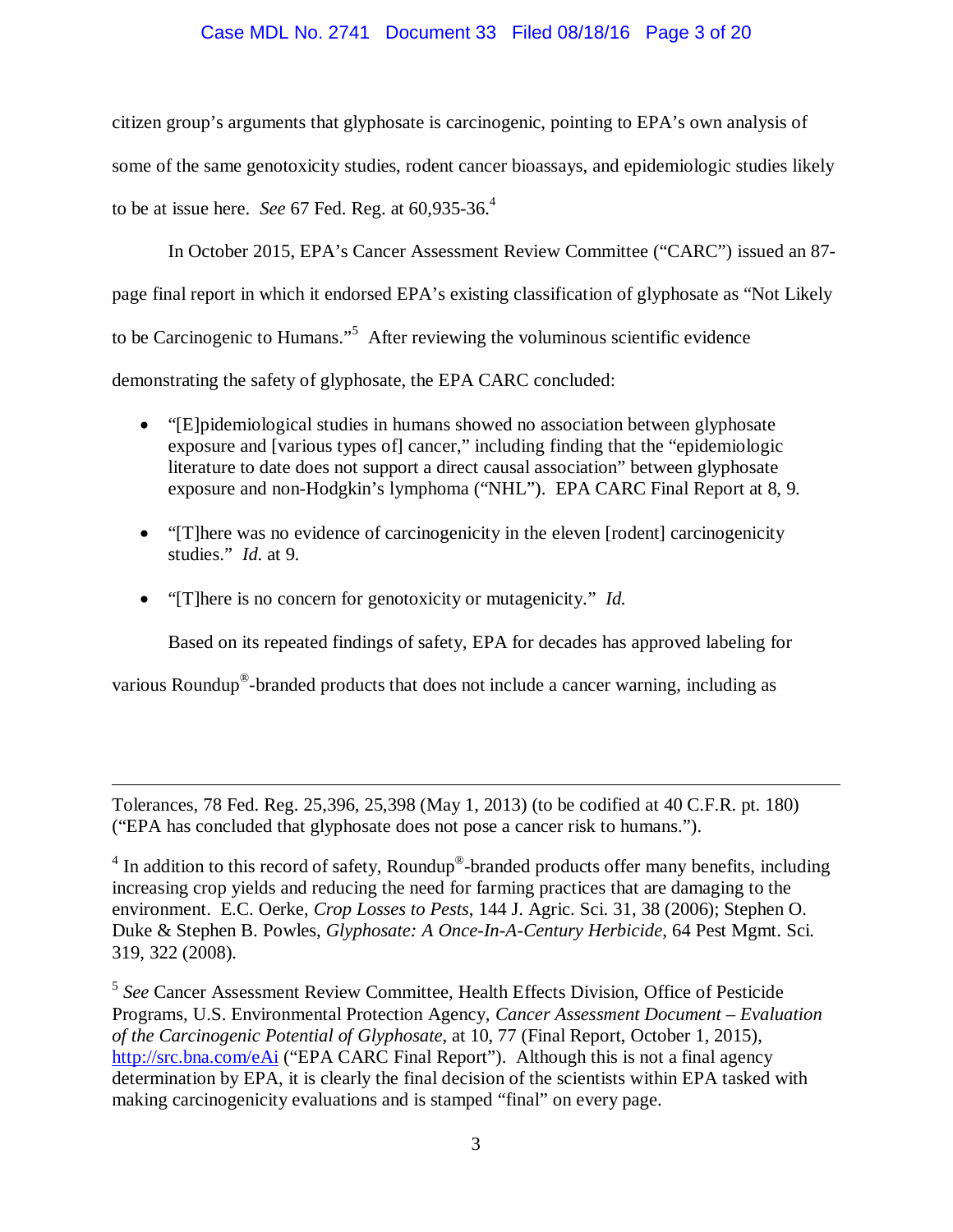#### Case MDL No. 2741 Document 33 Filed 08/18/16 Page 4 of 20

recently as March 2016.<sup>6</sup> EPA has indicated that it intends to issue another determination about glyphosate after it receives the conclusions of a scientific advisory panel later this year.<sup>7</sup>

In addition, the only federal court to consider allegations regarding the carcinogenicity of glyphosate rejected those allegations as lacking reliable scientific support and dismissed medical monitoring claims brought by more than 2,000 plaintiffs. *See Arias v. DynCorp*, 928 F. Supp. 2d 10, 24-25 (D.D.C. 2013) (excluding as unreliable plaintiffs' expert's causation opinion that glyphosate-based herbicides have carcinogenic effects).

Nevertheless, plaintiffs allege that because Monsanto failed to warn of glyphosate's "carcinogenic properties," they used Roundup®-branded products, which caused them to develop NHL, a general disease category encompassing dozens of distinct cancer types with different risk and causation profiles. *See, e.g.*, Seymour Grufferman, *Epidemiology and Hereditary Aspects of Malignant Lymphoma and Hodgkin's Disease*, *in* Neoplastic Diseases of the Blood 673, 673-686 (Peter H. Wiernik et al. eds., 2003). NHL is the fifth most common cancer group in the United States, and its immense background incidence further complicates any causation inquiry.

Plaintiffs rely on the listing of glyphosate as a "probable carcinogen" by the International Agency for Research on Cancer ("IARC") in 2015. IARC, located in Lyon, France, is not a regulatory agency, and its determinations are not binding on any country. Although IARC purports to "identify cancer hazards," it acknowledges that it does not evaluate "the risks

<u>.</u>

 $6$  *See, e.g.*, March 10, 2016 EPA Letter (approving labeling for Roundup<sup>®</sup>-branded herbicide), https://www3.epa.gov/pesticides/chem\_search/ppls/071995-00051-20160310.pdf; March 10, 1992 EPA Letter (approving labeling for Roundup®-branded herbicide), https://www3.epa.gov/pesticides/chem\_search/ppls/000524-00452-19920310.pdf.

<sup>7</sup> *See* 81 Fed. Reg. 48,794, 48,794-96 (July 26, 2016); *Ensuring Sound Science at EPA: Hearing Before the House of Representatives Comm. on Science, Space & Technology, 114th* Cong. (2016), https://science.house.gov/legislation/hearings/full-committee-hearing-ensuring-soundscience-epa (testimony of Gina McCarthy, EPA Administrator, at 1:37:23 – 1:37:38).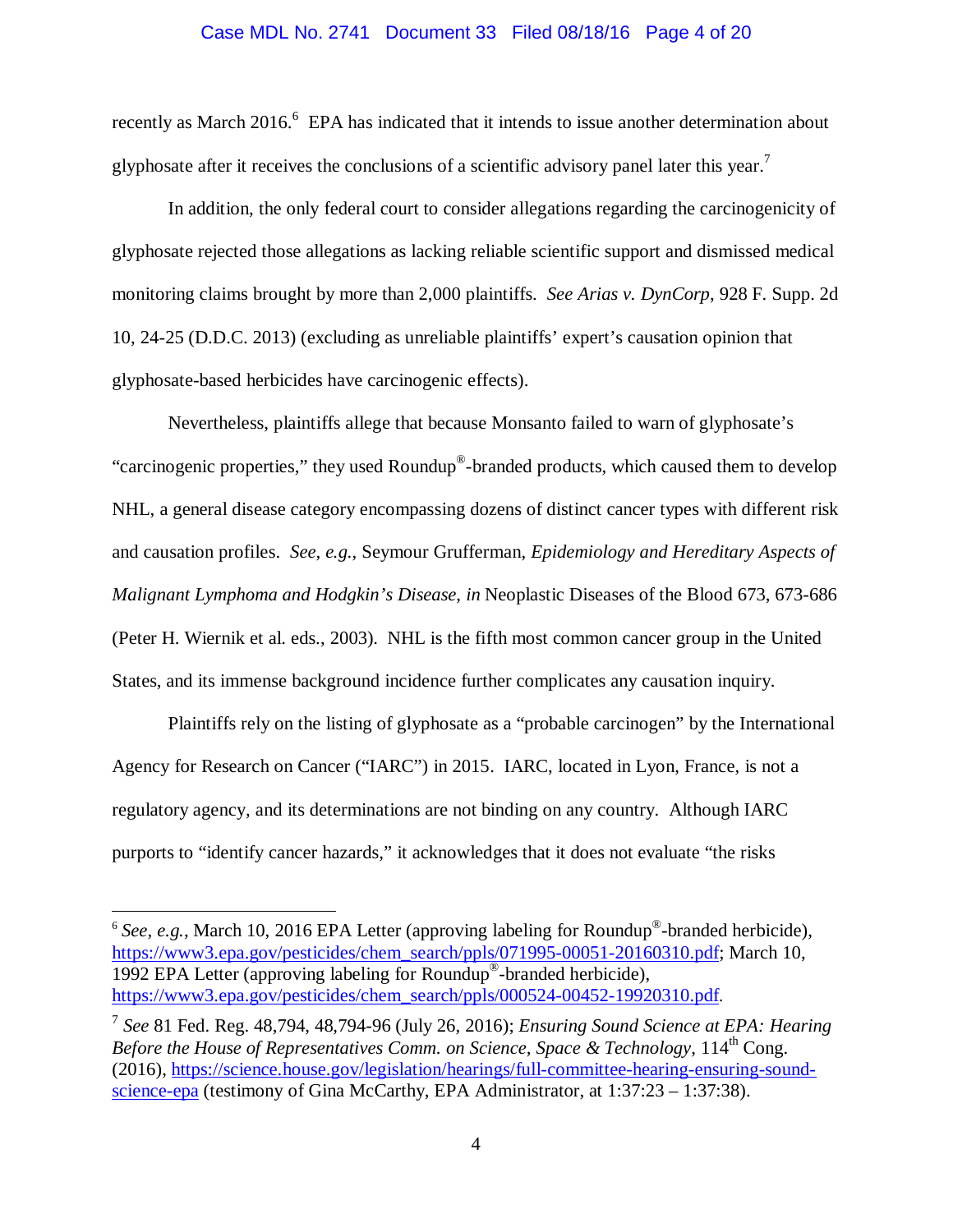### Case MDL No. 2741 Document 33 Filed 08/18/16 Page 5 of 20

associated with exposure" and that its methodology allows for the designation of a substance as a "probable" carcinogen "even when risks are very low with known patterns of use or exposure."<sup>8</sup> IARC does not take into account levels of exposure, methods of exposure, or other factors central to a determination of whether a substance can actually cause cancer in humans under real-world exposure scenarios.<sup>9</sup> Using this approach, IARC has classified a variety of everyday substances and exposures as "probable" or "known" carcinogens, including bacon, hot dogs, and red meat; alcoholic and certain hot beverages; salted fish; shiftwork; and frying food.<sup>10</sup>

Although IARC's classification triggered this litigation, IARC's statements about glyphosate are insufficient to establish causation, an essential element in each plaintiff's claims, under *Daubert v. Merrell Dow Pharm., Inc.*, 509 U.S. 579 (1993). Not surprisingly, IARC's statements have been soundly rejected by major regulatory and other groups that have assessed them, including the EPA CARC, the European Food Safety Authority ("EFSA"), and groups within the World Health Organization.<sup>11</sup>

<u>.</u>

<sup>11</sup> *See, e.g.*, EPA CARC Final Report at 9 (IARC's methodological failures "may have had a significant bearing on the conclusion drawn for evidence of carcinogenicity in animals"); *id.* at 10 (same regarding genotoxicity); EFSA, *Conclusion on the Peer Review of the Pesticide Risk Assessment of the Active Substance Glyphosate* at 2, EFSA Journal 2015; 13(11):4302 (published Nov. 12, 2015), http://www.efsa.europa.eu/en/efsajournal/pub/4302 ("[G]lyphosate is unlikely to pose a carcinogenic hazard to humans and the evidence does not support classification with regard to its carcinogenic potential…."); Letter from Bernhard Url, Exec. Director, EFSA, to Prof. Christopher J. Portier, Working Group Participant, IARC at 1 (Jan. 13, 2016), https://www.efsa.europa.eu/sites/default/files/EFSA\_response\_Prof\_Portier.pdf (IARC's finding – at most – constitutes a first "screening assessment" of "the carcinogenic potential of agents," and it does not compare with "the more comprehensive hazard assessment done by [regulatory] authorities such as EFSA…."); *id.* at 3 ("glyphosate is unlikely to pose a carcinogenic hazard to

<sup>8</sup> *See* IARC, *IARC Monographs Questions and Answers*, 3 (2015), http://www.iarc.fr/en/mediacentre/iarcnews/pdf/Monographs-Q&A.pdf.

<sup>9</sup> *See* IARC, *IARC Monographs on the Evaluation of Carcinogenic Risks to Humans Preamble*, 2 (Jan. 2006), http://monographs.iarc.fr/ENG/Preamble/currenta2objective0706.php.

<sup>10</sup> *See* IARC, *Agents Classified by the IARC Monographs, Volumes 1-116*, 1, 16, 29, 30, 35 (June 24, 2016), https://monographs.iarc.fr/ENG/Classification/ClassificationsAlphaOrder.pdf.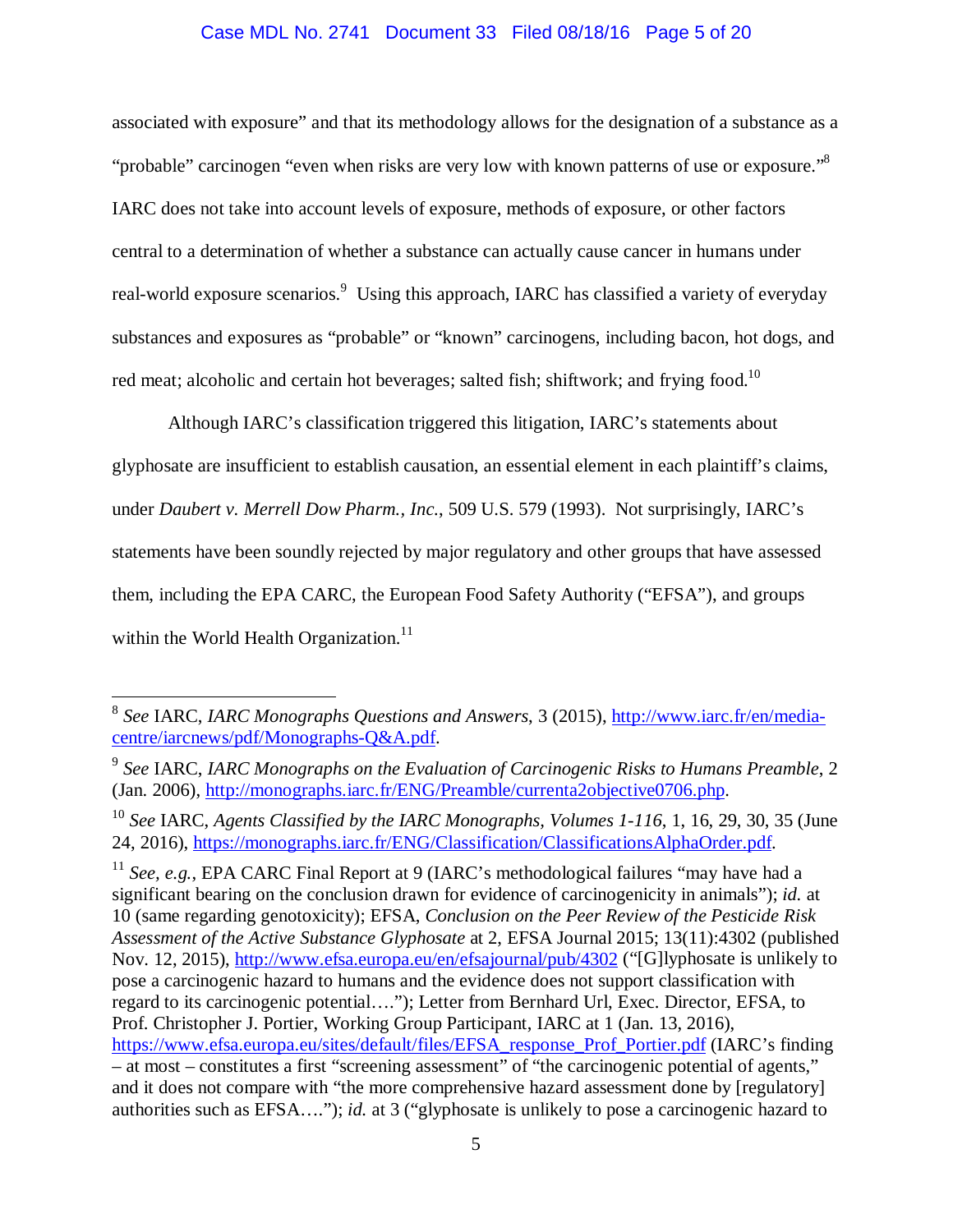# **II. ARGUMENT**

1

## **A. The Panel Should Not Centralize These Actions.**

### **1. Centralization is unnecessary because cooperation between counsel is already achieving the same efficiencies as an MDL.**

The Panel has repeatedly found that "informal cooperation among the involved attorneys is both practicable and preferable to centralization."<sup>12</sup> Here, informal coordination has been a success – a significant amount of the general-causation-related fact discovery from Monsanto is complete, with the remainder to conclude in two cases in less than four months. To date, Monsanto has produced over 1.27 million pages of documents from non-custodial and custodial sources, including all of the relevant EPA registration files and the scientific studies related to glyphosate and glyphosate-containing products in humans and other mammals. By October 15, 2016, Monsanto anticipates producing well over one million additional pages of custodian-based records after application of keyword search terms negotiated with the Miller Firm, which has the largest number of cases in the overall litigation, and under which other firms are proceeding. *See* Scheduling Order, *Hardeman v. Monsanto Co.*, No. 3:16-cv-00525-VC, at 1-2 (N.D. Cal. June 24, 2016), ECF No. 74 ("*Hardeman*/*Stevick* Scheduling Order") (also requiring completion of fact witness depositions regarding general causation by December 9, 2016, with expert discovery

humans"); Food & Agric. Org. of the U.N., World Health Org., Joint FAO/WHO Meeting on Pesticide Residues at 2, Geneva, 9-13 May 2016, Summary Report (issued May 16, 2016), http://www.who.int/foodsafety/jmprsummary2016.pdf?ua=1 ("In view of the absence of carcinogenic potential in rodents at human-relevant doses and the absence of genotoxicity by the oral route in mammals, and considering the epidemiological evidence from occupational exposures . . . glyphosate is unlikely to pose a carcinogenic risk to humans from exposure through the diet.").

<sup>12</sup> *In re Mirena IUS Levonorgestrel-Related Prods. Liab. Litig.*, 38 F. Supp. 3d 1380, 1381 (J.P.M.L. 2014); *see also In re Cymbalta (Duloxetine) Prods. Liab. Litig. (No. II)*, 138 F. Supp. 3d 1375, 1377 (J.P.M.L. 2015); *In re OxyElite Pro & Jack3d Prods. Liab. Litig. (No. II)*, 65 F. Supp. 3d 1412, 1413-14 (J.P.M.L. 2014).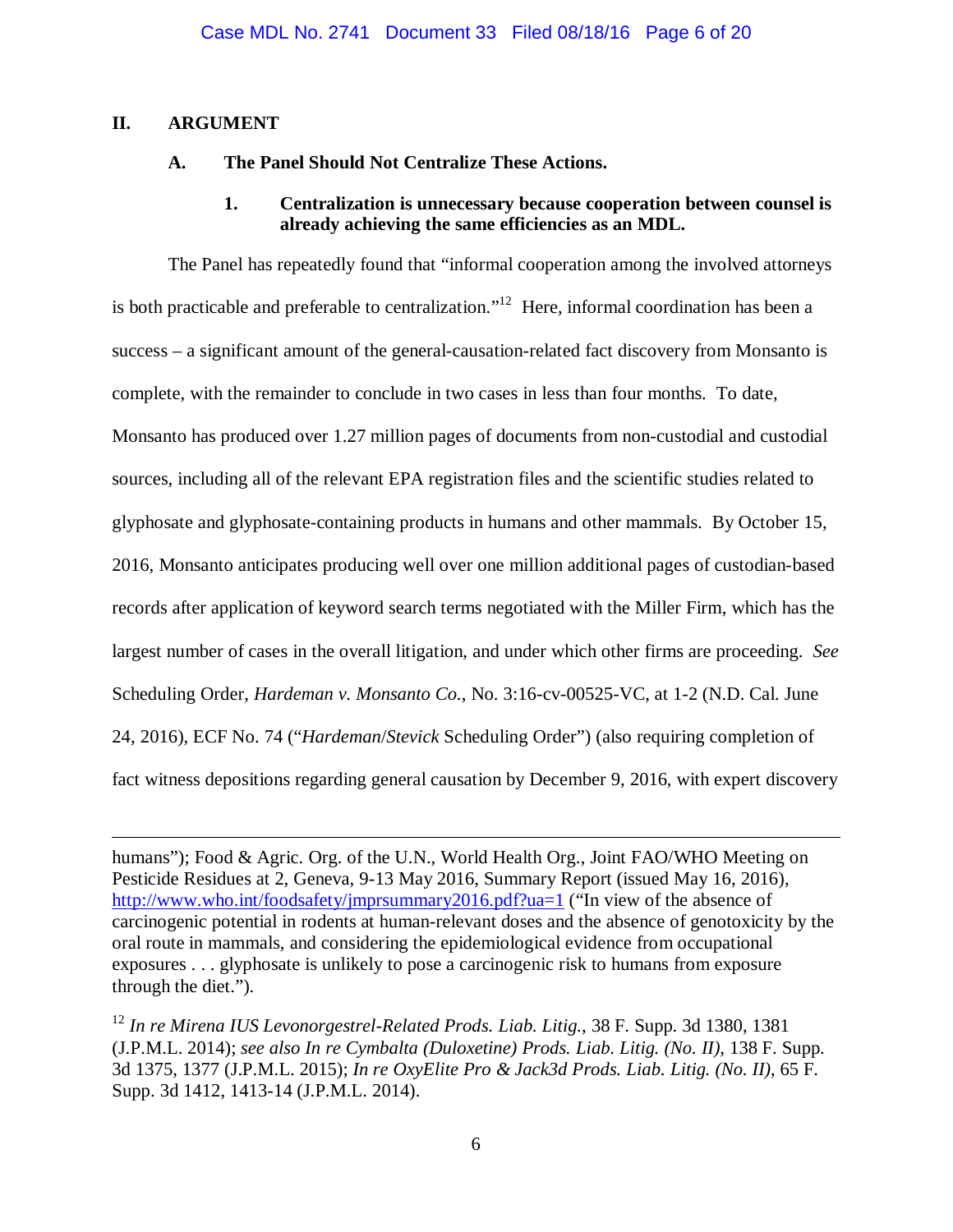### Case MDL No. 2741 Document 33 Filed 08/18/16 Page 7 of 20

to follow prior to the scheduled May 2017 *Daubert* hearing). This quick and efficient production is possible in part because of agreements (in cases that are in active discovery) between Monsanto's counsel and plaintiffs' counsel regarding a protective/confidentiality order applicable to Monsanto's document production, as well as other procedural orders.<sup>13</sup>

To facilitate efficient discovery in later cases, nine of which have yet to be served on Monsanto,<sup>14</sup> Monsanto will provide the same general causation materials to those plaintiffs once appropriate protective and discovery-related orders are in place.<sup>15</sup> The later-filed cases contain no novel allegations that would require substantively different discovery as to the issue of general causation; therefore, additional discovery of Monsanto on this topic will be limited, if

 $\overline{a}$ 

<sup>15</sup> Plaintiffs' arguments that an MDL is needed to ensure that counsel with cases not yet in the discovery phase are not "left out" or forced to duplicate prior discovery efforts are incorrect. Coordination between the parties can eliminate these risks. For example, Monsanto has presented two company representatives for depositions in state court cases brought by the Miller Firm in the areas of information technology and organizational structure. Once the first Andrus Wagstaff case entered active discovery in federal court, Monsanto made those depositions available. In addition, to facilitate Andrus Wagstaff's ability to obtain answers to its additional questions without the necessity for repeated depositions of the same employees, the parties agreed to a process that includes informal interviews and answers to written questions. This coordinated protocol is efficient, prevents duplicative discovery, and can be used in later cases as well, making it preferable to an MDL.

<sup>&</sup>lt;sup>13</sup> Counsel for the *Sanders* plaintiffs offer nothing but speculation regarding future disputes about the confidentiality/protective orders that have not to date materialized, and which Monsanto does not expect given the well-recognized need for such orders in complex product liability cases like these. *See* Int. Party Resp. of Pls. in *John D. Sanders and Frank Tanner v. Monsanto Co.* to Mot. to Transfer at 6, ECF No. 29.

<sup>14</sup> *Ricci v. Monsanto Co.*, No. 1:16-cv-04583-JBS-AMD (D.N.J. filed July 28, 2016); *Johansing v. Monsanto Co.*, No. 2:16-cv-05035-DMG-E (C.D. Cal. filed July 8, 2016); *Scheffer v. Monsanto Co.*, No. 1:16-cv-11489-JCB (D. Mass. filed July 18, 2016); *Perkins v. Monsanto Co.*, No. 8:16-cv-01410-DMG-E (C.D. Cal. filed July 29, 2016); *Porath v. Monsanto Co.*, No. 3:16-cv-00518-WMC (W.D. Wis. filed July 20, 2016); *Bridgeman v. Monsanto Co.*, No. 3:16 cv-00812-NJR-SCW (S.D. Ill. filed July 13, 2016); *Harris v. Monsanto Co.*, No. 3:16-cv-00823- DRH-PMF (S.D. Ill. filed July 20, 2016); *Means v. Monsanto Co.*, No. 5:16-cv-00112-TBR (W.D. Ky. filed July 15, 2016); *Patterson v. Monsanto Co.*, No. 3:16-cv-00825-NJR-SCW (S.D. Ill. filed July 20, 2016).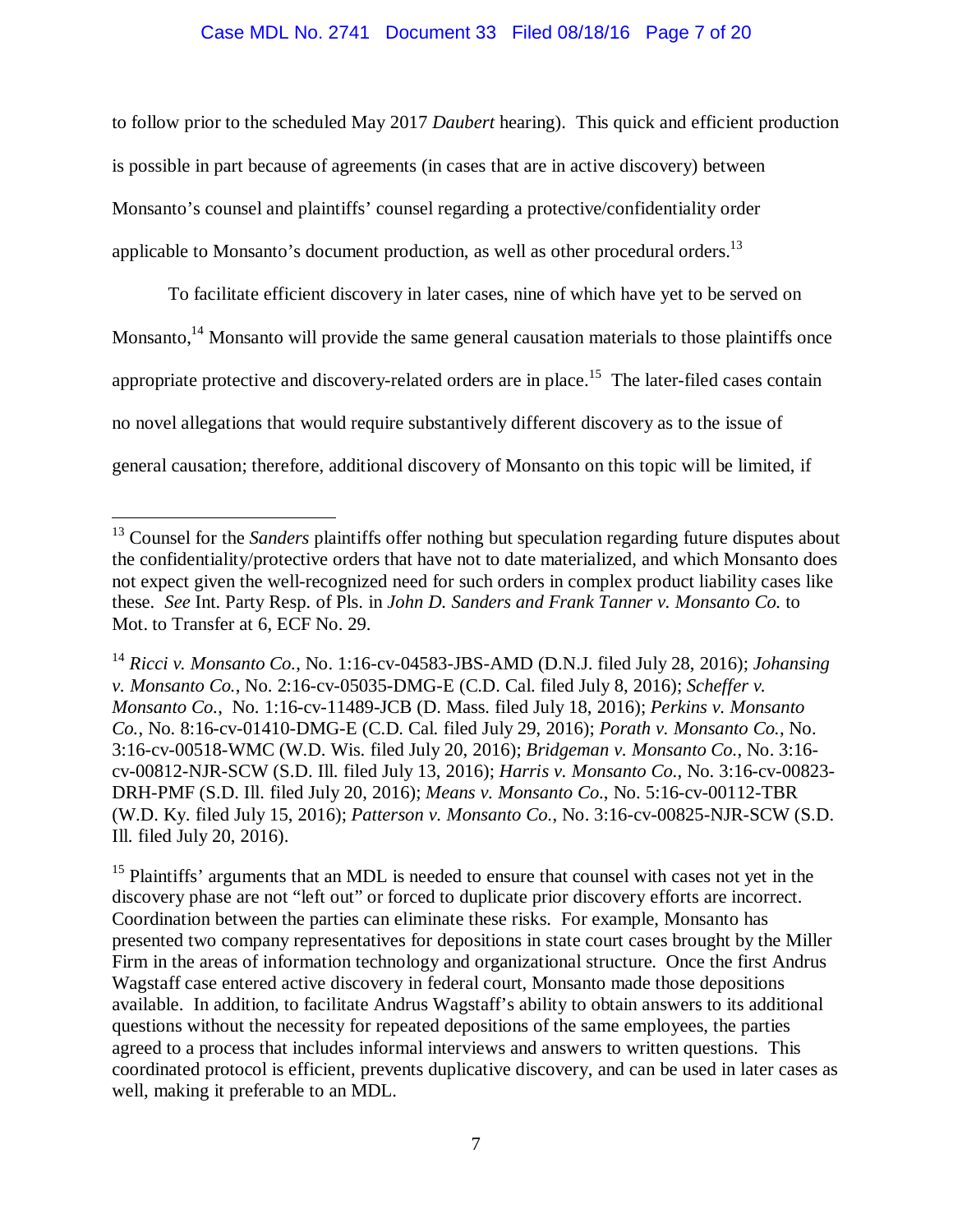any is necessary at all.<sup>16</sup>

 $\overline{a}$ 

Successful informal coordination of discovery has occurred without a single discoveryrelated motion being filed, other than Monsanto's motions to prioritize general causation discovery, which have been granted by both federal courts to address them, $17$  and motions related to when discovery should start in a given case. Any assertions to the contrary are unfounded. For example, certain plaintiffs incorrectly claim that Monsanto refused to engage in discovery in a Central District of California case. Int. Party Resp. in Supp. of Mot. for Transfer of Actions Pursuant to 28 U.S.C. § 1407 for Coordinated or Consolidated Pretrial Procs. at 6, ECF No. 10 ("Baum Hedlund Response"). However, as plaintiffs acknowledge, under that court's rules, the parties' discovery obligations under Federal Rule of Civil Procedure 26 are not mandatory until *after* the defendant has answered (which would be after a party's motion to dismiss has been resolved). *Id.* Monsanto declined plaintiffs' request to start discovery early, while its motion to dismiss was pending (which it still is). Once discovery starts, Monsanto is willing to negotiate appropriate protective and discovery orders and, upon entry, share all previously completed discovery. This type of case-specific disagreement is irrelevant to the transfer analysis.

Monsanto is committed to coordinated discovery and expects that discovery disputes will be few and far between, so long as plaintiffs' counsel remain willing to negotiate reasonable

<sup>&</sup>lt;sup>16</sup> To the extent any other allegedly common discovery of Monsanto is later identified, Monsanto expects coordinated and shared discovery will allow for efficient resolution of those issues. For example, discovery regarding Monsanto's marketing and advertising has begun in a state court case where Monsanto's motion to sequence discovery was denied under the state court's procedural rules. Those materials will be available in any federal cases that survive the general causation phase.

<sup>&</sup>lt;sup>17</sup> Order Granting Motion for Bifurcation, *Hardeman v. Monsanto Co.*, No. 3:16-cv-00525-VC (N.D. Cal. June 16, 2016), ECF No. 66 (also ordering bifurcation in *Stevick v. Monsanto Co.*, No. 3:16-cv-02341-VC (N.D. Cal. June 16, 2016), ECF No. 20); Order Granting Defendant's Motion to Bifurcate Discovery, *Giglio v. Monsanto Co.*, No. 3:15-cv-2279-BTM (WVG) (S.D. Cal. Aug. 2, 2016), ECF No. 54.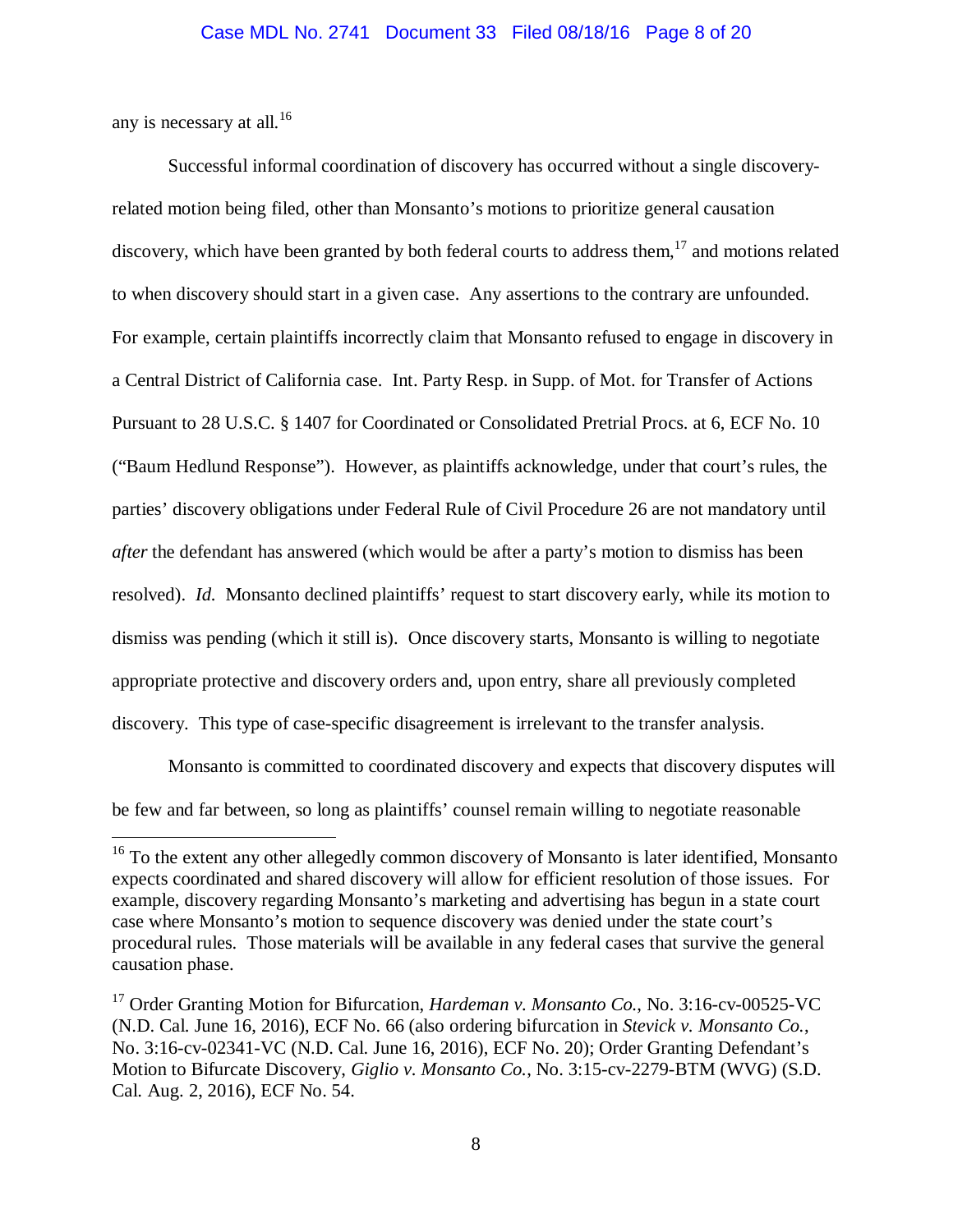#### Case MDL No. 2741 Document 33 Filed 08/18/16 Page 9 of 20

discovery protocols and limitations. From a coordinated discovery perspective, there is no need for an MDL, which will disrupt what is already a smooth, ongoing, and successful process.

## **2. Plaintiffs' efforts to undo the benefits cooperative discovery has created should not be permitted.**

Denying centralization in favor of "informal coordination and cooperative efforts by the parties and involved courts" is particularly appropriate where cases are at differing procedural stages, discovery in earlier cases is being shared with later-filed matters, and individual issues predominate. *In re Cymbalta (No. II)*, 138 F. Supp. 3d at 1376-77; *In re Mirena*, 38 F. Supp. 3d at 1381. As discussed above, this litigation easily meets the first two criteria for denial.

Furthermore, these cases present the exact individual differences this Panel has cited in denying centralization of product liability claims, including the need to prove use of a Monsanto product (as opposed to generic glyphosate-based herbicides), and differences in the alleged injuries<sup>18</sup> and applicable law. Here, plaintiffs' claims are even more disparate than others the Panel has addressed. For example, plaintiffs allege injuries from a variety of different herbicide products with different formulations, product uses, and exposures that will dominate any specific causation inquiry and raise unique liability issues based upon the different markets in which Roundup®-branded products were sold to plaintiffs, including residential home and garden use, industrial turf use (e.g., professional landscapers), aerial application, and agricultural exposures.

The individual nature of the claims is compounded when plaintiffs' allegations regarding the differences in the amount and duration of exposure are considered. Although Monsanto

 $\overline{a}$ 

<sup>18</sup> Plaintiffs allege that whether exposure to Roundup<sup>®</sup>-branded products caused them to develop NHL is a common issue. Br. in Supp. of Pls' Mot. for Transfer of Actions to the S. Dist. of Ill. Pursuant to 28 U.S.C. §1407 for Coordinated or Consolidated Pretrial Procs. at 8-9, ECF No. 1-1 ("Pls' Opening Br."). However, NHL is a generic heading for dozens of different types of cancer, each with different risk factors. Although Monsanto contends that exposure to Roundup®-branded products does not cause NHL of any type, the different NHL subtypes will further complicate any specific causation inquiry. *See supra* p. 4.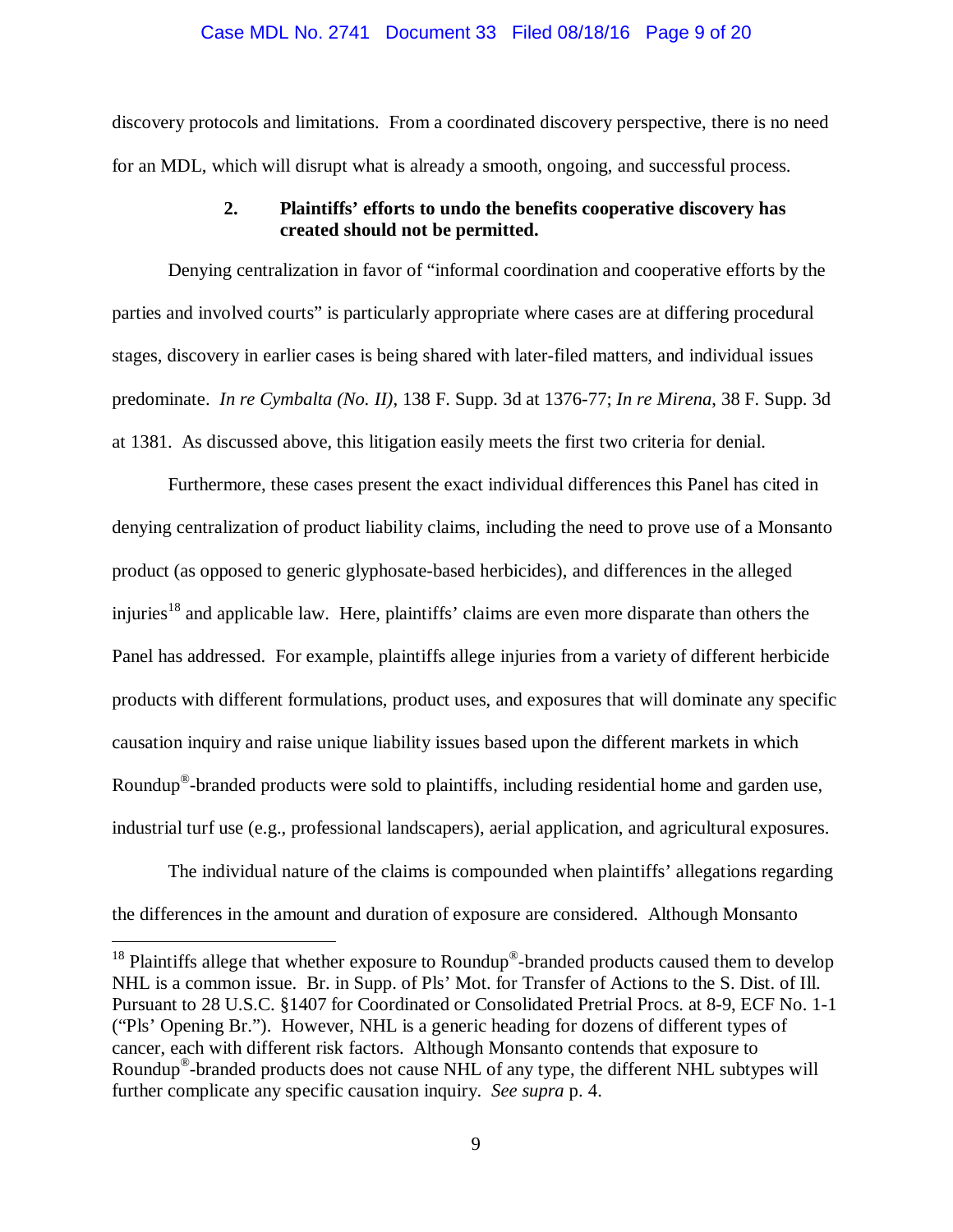## Case MDL No. 2741 Document 33 Filed 08/18/16 Page 10 of 20

believes – and reliable science shows – that no level of glyphosate exposure increases a human's cancer risk, plaintiffs allege that exposure matters. *See, e.g.*, Pls' Opening Br. at 8; Baum Hedlund Response at 1; Resp. in Supp. of Pls' Mot. for Transfer of Actions Pursuant to 28 U.S.C. § 1407 for Coordinated or Consolidated Pretrial Procs. at 1, ECF No. 8 ("Miller Firm Response").

Plaintiffs also allege exposure to different Roundup®-branded products that contain varying types and levels of surfactants that allegedly make these distinct products "more dangerous and toxic than glyphosate alone." *See* Pls' Opening Br. at 7. Monsanto disagrees – reliable science shows that glyphosate and the surfactants mixed with it do not present a cancer risk either individually or in combination. But in responding to these allegations, Monsanto will explain that different Roundup®-branded products contain different types of surfactants, each of which is the subject of one of five different EPA regulatory approvals.

These widely varying allegations render plaintiffs' claims ill-suited for centralized treatment. *See In re Spray Polyurethane Foam Insulation Prods. Liab. Litig.*, 949 F. Supp. 2d 1364, 1364 (J.P.M.L. 2013) (denying centralization where alleged exposures to different products under different circumstances were individualized facts that would predominate over common concerns).19 Because this discovery will vary by case, centralization offers no additional efficiencies and should be denied.

 $\overline{a}$ 

<sup>19</sup> *See also In re Mirena*, 38 F. Supp. 3d at 1381-82 (denying transfer because individual causation disputes would likely predominate given that alleged injuries had many potential causes); *In re Lipitor (Atorvastatin Calcium) Mktg., Sales Pracs. & Prods. Liab. Litig.*, 959 F. Supp. 2d 1375 (J.P.M.L. 2013) ("As always in this type of litigation, a highly individualized inquiry is necessary to determine whether any particular plaintiff developed [the alleged injury] as a result of [the product]."); *In re Asbestos & Asbestos Insulation Material*, 431 F. Supp. 906, 906-10 (J.P.M.L. 1977) (denying centralization of 103 actions regarding workers' alleged exposure to asbestos dust where defendants' liability would be based on different state laws and each case presented unique questions of causation, liability, and damages).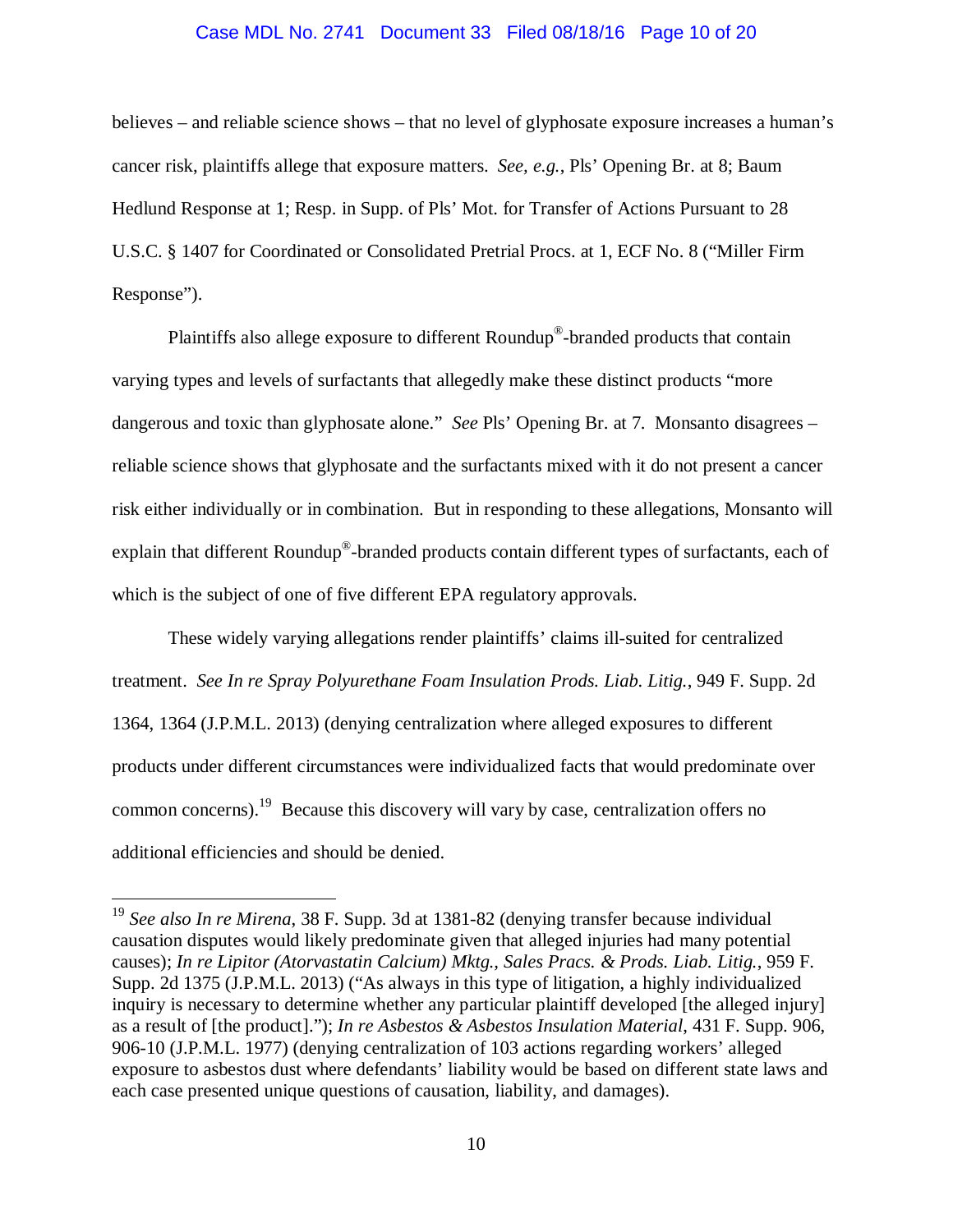## Case MDL No. 2741 Document 33 Filed 08/18/16 Page 11 of 20

Plaintiffs' claims that an MDL is necessary because courts have reached and will continue to reach inconsistent decisions "on identical issues of law related to failure to warn claims asserted by the plaintiffs" are without merit. Pls' Opening Br. at 12. No such rulings have occurred to date. The one supposed example of a "conflict" that plaintiffs identify between the *Hardeman* and *Giglio* cases is not a conflict at all. In *Hardeman*, the court declined to find at the motion to dismiss stage that allegations regarding Monsanto's failure to warn plaintiffs about alleged cancer risks were preempted by EPA's approval of Roundup®. *Hardeman v. Monsanto Co.*, No. 16-cv-00525VC, 2016 WL 1749680, at \*1 (N.D. Cal. Apr. 8, 2016). In *Giglio*, the court reached the *same* conclusion regarding Monsanto's alleged failure to warn plaintiffs, and further addressed the separate issue of "fraud-on-the-EPA," finding that claim preempted. *Giglio v. Monsanto Co.*, No. 15cv2279 BTM (NLS), 2016 WL 1722859, at \*3 (S.D. Cal. Apr. 29, 2016). That the *Giglio* court made an additional determination not reached by the *Hardeman* court does not make these decisions inconsistent – on the issues of law common to both opinions, the courts reached identical results.

While the possibility for inconsistent rulings exists whenever this Panel denies a request for an MDL, that risk is outweighed here by the inefficiency of consolidating cases at differing procedural postures and with predominant factual differences, particularly because procedures are already in place for shared and streamlined discovery. *In re Cymbalta (No. II)*, 138 F. Supp. 3d at 1376-77; *In re OxyElite Pro (No. II)*, 65 F. Supp. 3d at 1412-14 (finding "[i]nformal cooperation among the involved attorneys and coordination between the involved courts [was] practicable and preferable to formal centralization" where differences predominated and efforts had been made to informally coordinate discovery across actions including differing product formulations and differing health risks).

11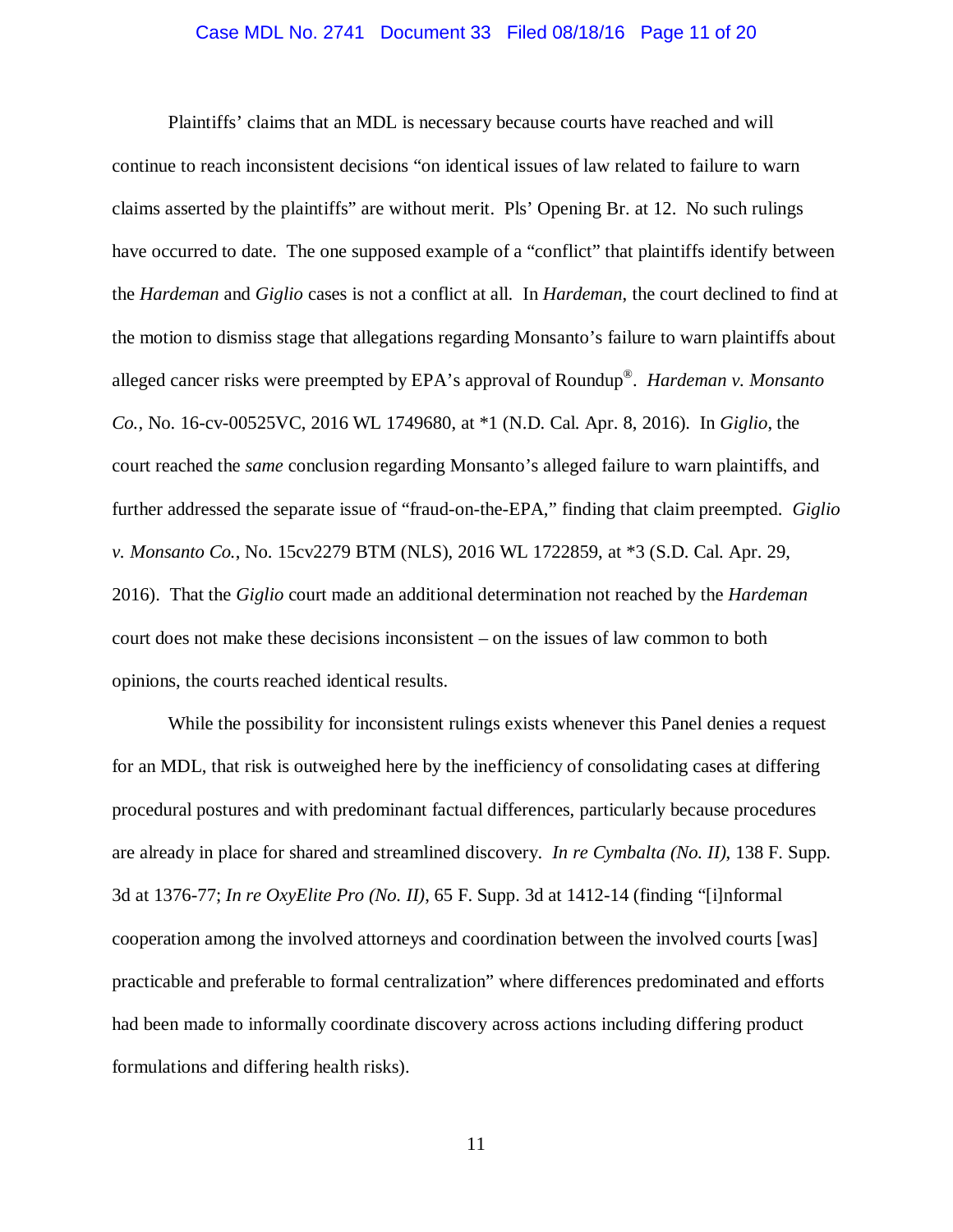#### Case MDL No. 2741 Document 33 Filed 08/18/16 Page 12 of 20

The benefits of informal coordination and allowing cases to proceed individually are further maximized where, as here, the number of cases is relatively low and the number of counsel and jurisdictions involved is limited.20 *See, e.g.*, *In re Cymbalta (No. II)*, 138 F. Supp. 3d at 1375-77 (denying centralization of 41 cases where common discovery was nearly complete and shared across cases, cases were in differing procedural stages, and few counsel were involved). Here, one firm represents Monsanto as national counsel in all cases, and four plaintiffs' firms have filed or are directly involved in 17 of the 25 pending federal cases. It is not clear from the pleadings whether the other plaintiffs' firms are connected to the first four filers, but the nearly identical nature of the complaints and coordinated timing of the recent filings suggests close coordination among these firms. In such situations, centralization is not appropriate. *See In re Lipitor*, 959 F. Supp. 2d at 1376 (denying centralization where "many of the actions involve common plaintiffs' counsel" and defendant had expressed willingness to coordinate informally across these actions).

Plaintiffs' assertion that hundreds and perhaps thousands of additional cases will be filed has no effect on this analysis. S*ee* Pls' Mot. for Transfer of Actions to the So. Dist. of Ill. Pursuant to 28 U.S.C. §1407 for Coordinated or Consolidated Pretrial Procs. at 2, ECF No. 1; Miller Firm Response at 1. This Panel routinely rejects requests to create an MDL based on

<u>.</u>

<sup>&</sup>lt;sup>20</sup> There are currently 25 individual cases pending in 18 federal jurisdictions, but there are not 25 actions proceeding separately. In three of the four jurisdictions with multiple cases, those matters already have been placed before the same judge. As this Panel has previously noted, already-coordinated matters count as one case for determining the necessity of an MDL because such judicial assignments are an informal type of consolidation and serve the same purpose and function as the MDL sought here. *See In re 3M Company Lava Ultimate Prods. Liab. Litig.*, No. 2727, 2016 WL 4153598, at \*1 (J.P.M.L. Aug. 5, 2016); *In re Monsanto PCB Water Contamination Litig.*, No. MDL 2697, 2016 WL 1383500, at \*1 (J.P.M.L. Apr. 7, 2016). Once these informal consolidations are taken into account, there are 19 federal cases here.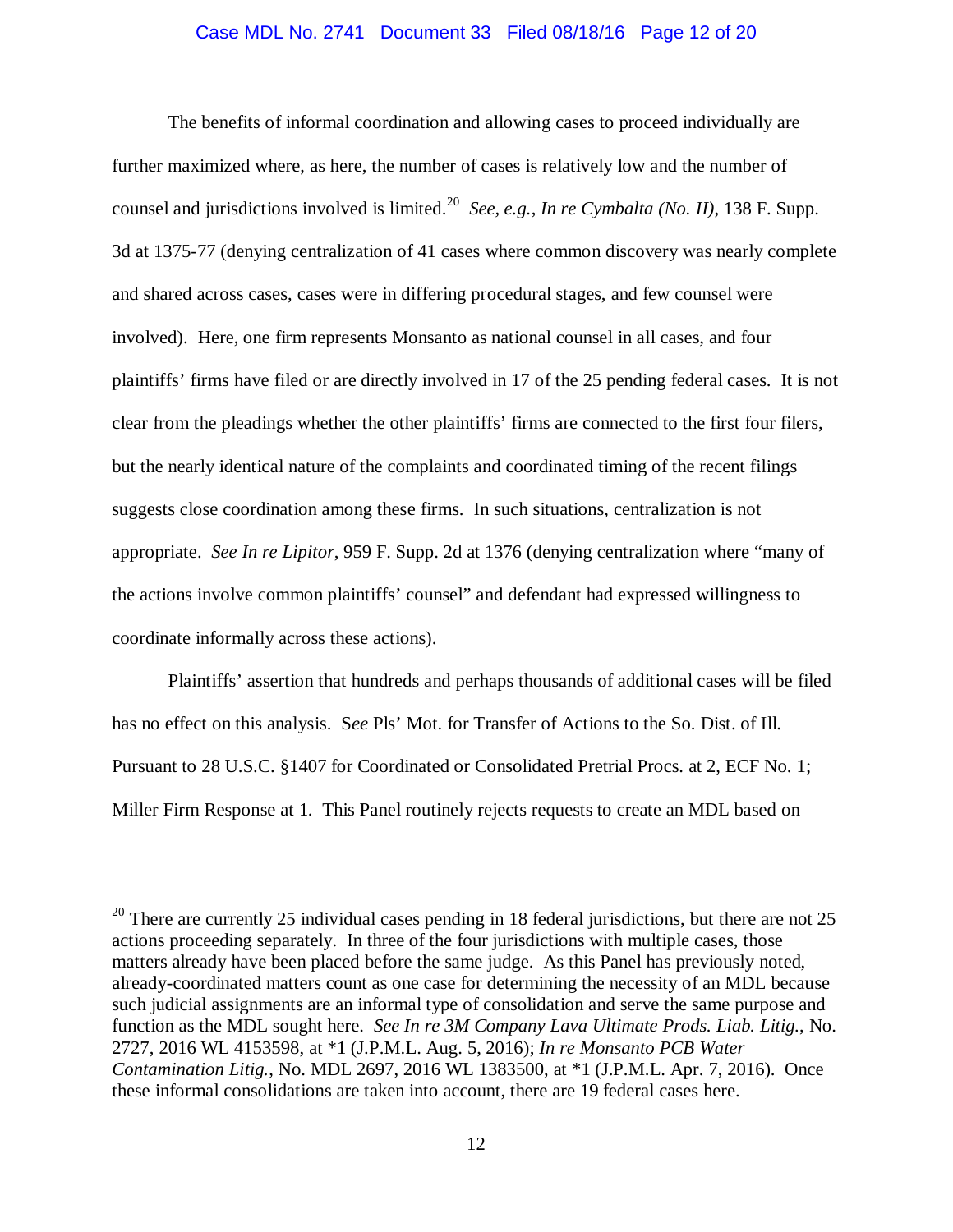# Case MDL No. 2741 Document 33 Filed 08/18/16 Page 13 of 20

representations of potential future filings.<sup>21</sup> Requests for centralization must be decided based on factors as they stand at the time of the motion. *In re Mirena*, 38 F. Supp. 3d at 1381. The rationale for that holding is exemplified here – plaintiffs in three of the four tag-along actions filed after the initial motion to transfer are represented by Andrus Wagstaff, the initial movant and a firm with which Monsanto has agreed upon the applicable discovery protocols and to whom documents are already being produced. *Id.* (disregarding representations about expected volume of litigation where "[s]ince the filing of the motion, only six potential tag-along actions hald been filed, most by the same counsel and/or counsel working in coordination with him").

### **B. If The Panel Determines That Transfer Is Appropriate, Any Of The Three Jurisdictions Monsanto Suggests Are Well-Suited To Host The MDL.**

Although an MDL is not necessary for the reasons discussed above, if the Panel finds transfer is appropriate, the Northern District of California, the Southern District of California, and the Southern District of Florida are equally well-suited to host the MDL (and, for reasons set forth below, are better suited to do so than any of the venues suggested by plaintiffs). In determining the appropriate location for an MDL, the Panel weighs a variety of factors, including (1) where the most advanced cases are pending, (2) which court is the most familiar with the issues, (3) where the earliest-filed action is located, and (4) the condition of the docket of the

 $\overline{a}$ 

<sup>21</sup> *See, e.g.*, *In re Mirena*, 38 F. Supp. 3d at 1381 ("Although plaintiffs assert that the number of actions is likely to expand substantially, the mere possibility of additional actions does not convince us that centralization is warranted."); *In re 3M Company Lava Ultimate*, 2016 WL 4153598 at \*1 n.1 (same); *In re Intuitive Surgical, Inc., Da Vinci Robotic Surgical Sys. Prods. Liab. Litig.*, 883 F. Supp. 2d 1339, 1340 (J.P.M.L. 2012) (denying transfer and noting that "[w]hile proponents maintain that this litigation may encompass 'hundreds' of cases or 'over a thousand' cases," the number of actions actually filed was insufficient); *In re Lipitor*, 959 F. Supp. 2d at 1376 (Panel is "disinclined to take into account the mere possibility of future filings in our centralization calculus."); *In re Qualitest Birth Control Prods. Liab. Litig.*, 38 F. Supp. 3d 1388, 1389 (J.P.M.L. 2014) (possibility of additional claimants "does not weigh in favor of centralization").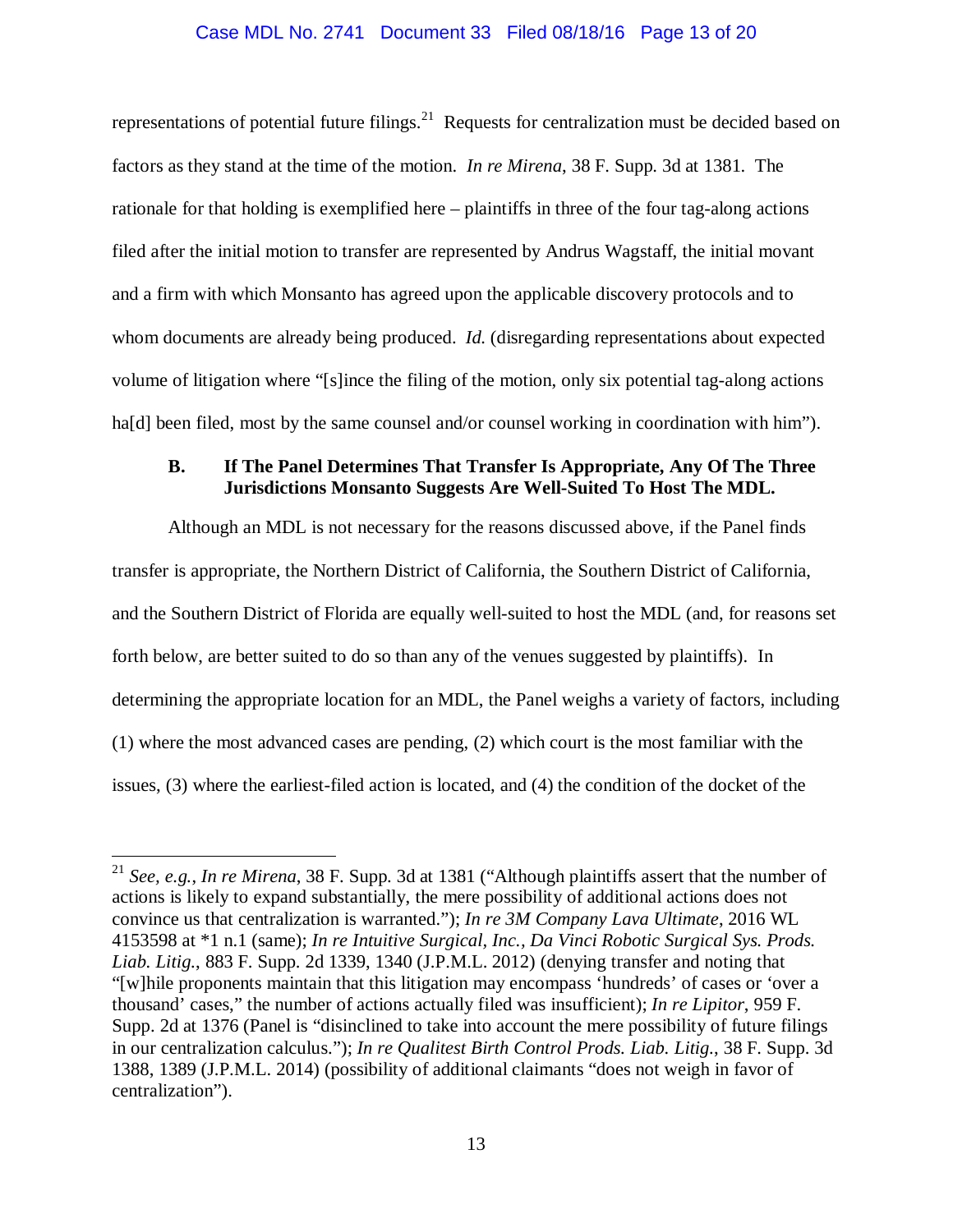#### Case MDL No. 2741 Document 33 Filed 08/18/16 Page 14 of 20

potential transferee court.22 No single factor is dispositive. *See id.*

*Hardeman* and *Stevick*, pending in the Northern District of California before Judge Chhabria, are the most advanced cases in this litigation, making that district an appropriate one for transfer. As discussed above, there is a schedule in place for early determination of key scientific issues in those cases, and discovery on general causation issues is proceeding apace. *See supra* pp. 6-8. Judge Chhabria has actively managed the cases before him and was the first judge to grant Monsanto's motion to sequence discovery in order to ensure that the cases progressed in an efficient manner. His familiarity with the issues makes him well positioned to preside over an MDL. $^{23}$ 

*Giglio*, the oldest case still pending, is in a nearly identical advanced procedural posture. *See Giglio v. Monsanto Co.*, No. 3:15-cv-02279-BTM-WVG (S.D. Cal. filed Oct. 9, 2015) (Moskowitz, J.). As in *Hardeman* and *Stevick*, the *Giglio* court granted Monsanto's motion to prioritize general causation discovery and has entered the parties' agreed upon schedule for discovery and an early *Daubert* hearing (set for June 12, 2017). Judge Moskowitz is an experienced jurist with MDL experience, and the familiarity he and Magistrate Judge Gallo have with the relevant issues in this litigation by presiding over one of its most advanced cases will facilitate the efficient resolution of an MDL.

Finally, resolution of any coordinated matters could also be achieved efficiently in the Southern District of Florida, home to the *Ruiz* case. *Ruiz v. Monsanto Co.*, 9:16-cv-80539-KAM

<sup>22</sup> *See In re Bextra & Celebrex Mktg., Sales Pracs. & Prods. Liab. Litig.*, 391 F. Supp. 2d 1377, 1379 (J.P.M.L. 2005); *In re Zofran (Ondansetron) Prods. Liab. Litig.*, 138 F. Supp. 3d 1381, 1382 (J.P.M.L. 2015); *In re Mirapex Prods. Liab. Litig.*, 493 F. Supp. 2d 1376, 1377 (J.P.M.L. 2007).

1

<sup>23</sup> This Panel has previously selected judges with comparable judicial experience. *See, e.g.*, *In re Gen. Motors LLC Ignition Switch Litig.*, 26 F. Supp. 3d 1390 (J.P.M.L. 2014); *In re Incretin Mimetics Prods. Liab. Litig.*, 968 F. Supp. 2d 1345 (J.P.M.L. 2013).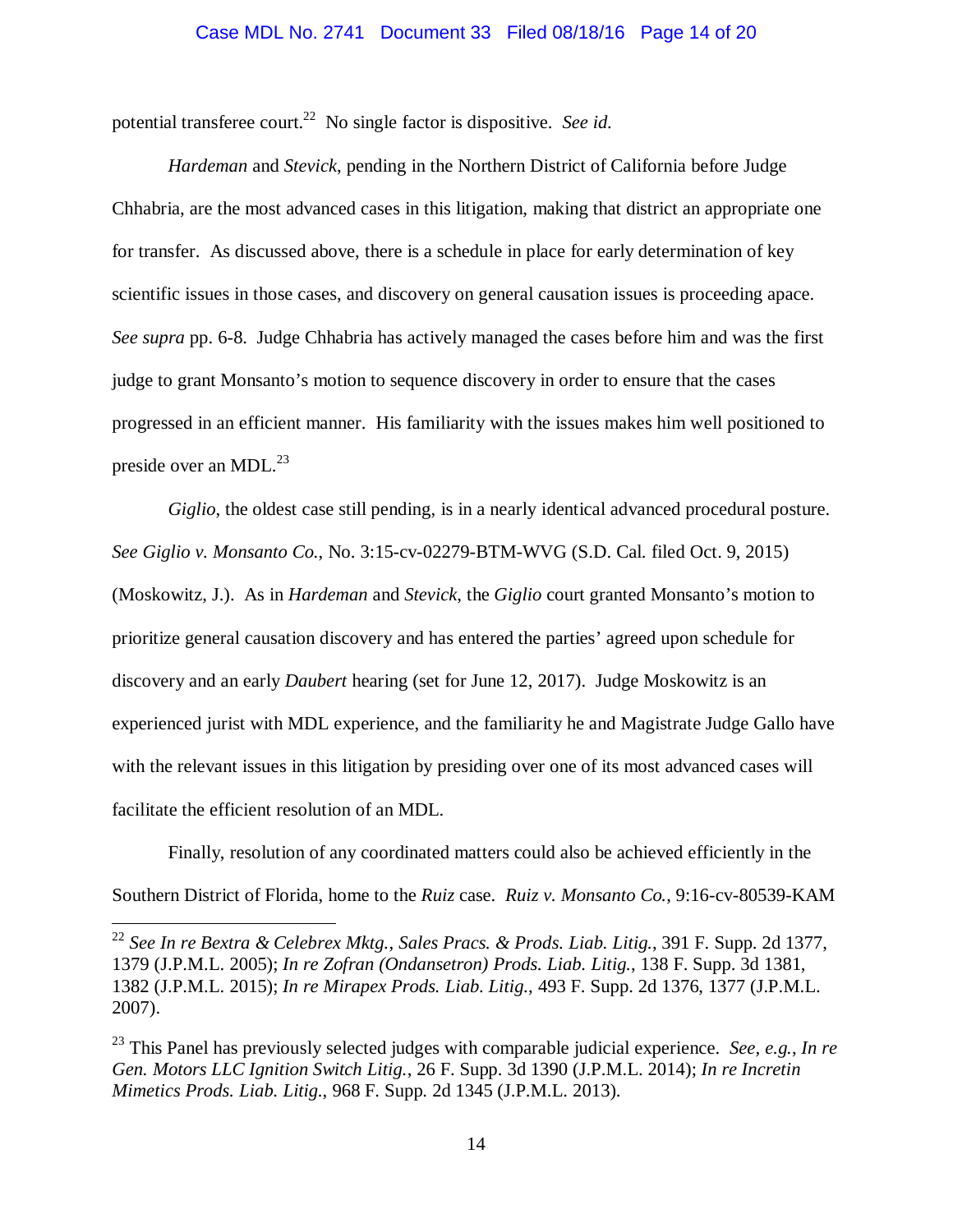#### Case MDL No. 2741 Document 33 Filed 08/18/16 Page 15 of 20

(S.D. Fla. filed Apr. 11, 2016). *Ruiz* is pending before Judge Kenneth Marra, an experienced jurist well-versed in the efficient handling of MDLs. There is no question that he and the court staff are well-equipped to do so here. Plaintiffs' counsel in *Ruiz* is actively participating in bifurcated general causation discovery in the *Stevick* case, meaning there would be no delay in scheduling a *Daubert* hearing in this case if Monsanto's pending motion to sequence discovery is granted. The Southern District of Florida's docket also is less congested than that of the Northern and Southern Districts of California, or that of four of the districts proposed by plaintiffs (the Southern District of Illinois, the Eastern District of Louisiana, and the Eastern and Central Districts of California).<sup>24</sup> The Southern District of Florida is also the most convenient jurisdiction for Monsanto's lead counsel (located in Washington, D.C.). *See In re Jiffy Lube Int'l, Inc., Text Spam Litig.*, 802 F. Supp. 2d 1367, 1368 (J.P.M.L. 2011) (citing convenience of counsel as factor in district selection). Resolution could be achieved efficiently in this district.

## **C. The Jurisdictions Selected By Plaintiffs Are Not Best Positioned for Efficient Handling and Resolution of an MDL.**

### **1. The Southern District of Illinois is inappropriate.**

The three cases pending in the Southern District (two before Judge Nancy Rosenstengel and one before Judge David Herndon) are among the least advanced in the country. All three complaints were filed within 10 days of plaintiffs' motion for transfer and none has been served on Monsanto. The courts have had no occasion to familiarize themselves with the relevant issues, and the Southern District of Illinois has no broader connection to this litigation beyond these three undeveloped lawsuits. The agricultural industry statistics for Illinois relied upon by plaintiffs have no bearing on or nexus with the personal injury lawsuits filed by plaintiffs in the

 $\overline{a}$ 

<sup>24</sup> *See* United States Courts, *U.S. District Courts–Combined Civil and Criminal Federal Court Management Statistics* (March 31, 2016), http://www.uscourts.gov/statistics/table/na/federalcourt-management-statistics/2016/03/31-1 ("District Court Caseload Statistics").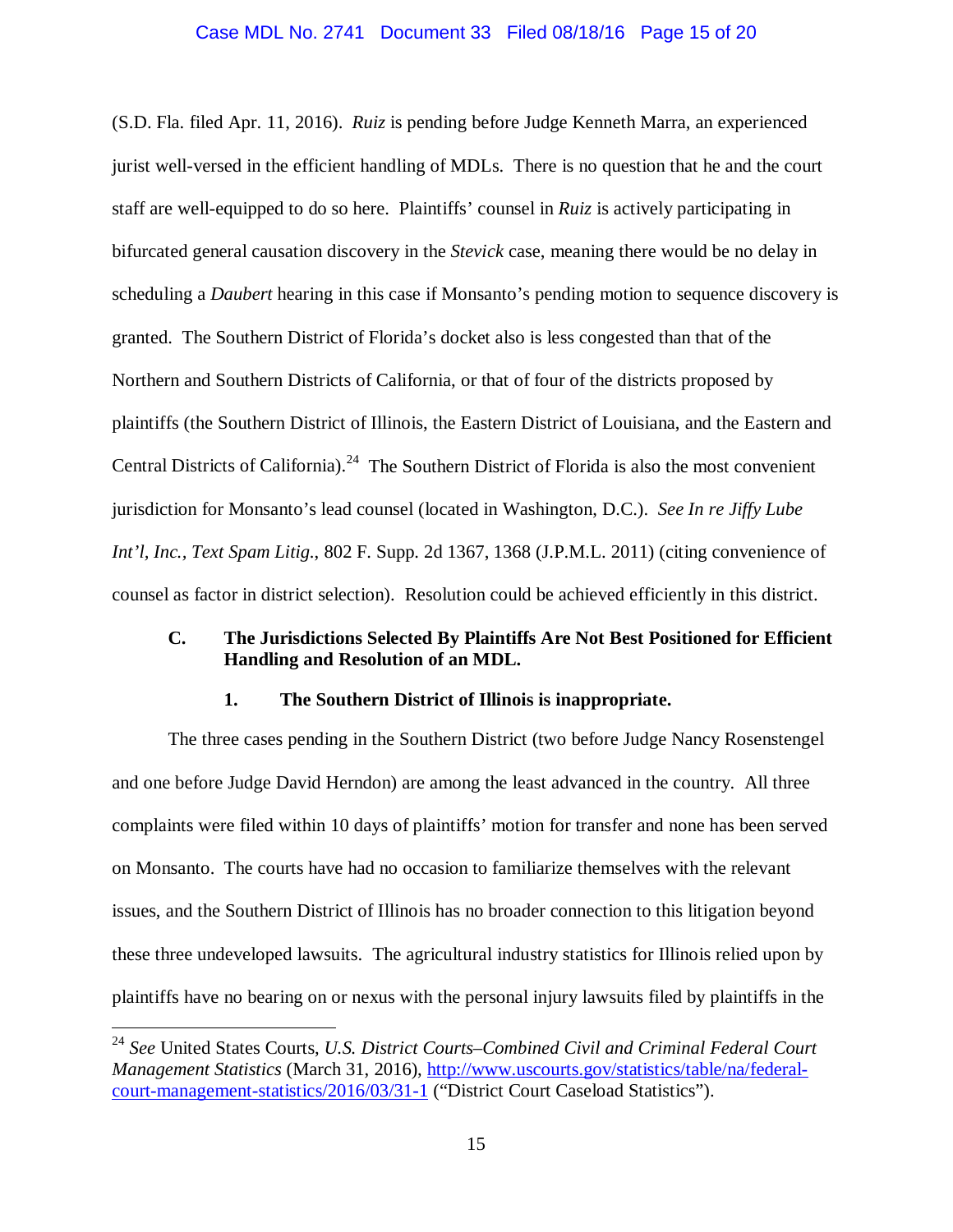## Case MDL No. 2741 Document 33 Filed 08/18/16 Page 16 of 20

Southern District of Illinois, none of which allege agricultural exposure.<sup>25</sup> Further, many other plaintiffs in this nationwide litigation allege only residential use. Therefore, efforts to categorize these as agricultural cases are meritless, and any jurisdiction's ties to agriculture are irrelevant.  $^{26}$ 

The fact that Monsanto's headquarters are in St. Louis offers no increase in efficiency for consolidated proceedings because common document discovery in this litigation will be entirely electronic and witnesses will sit for depositions where the witnesses are located regardless of where the MDL is placed. The availability of subpoena power over Monsanto employees for trial is irrelevant to the transferee district analysis because it will not increase efficiency or speed the resolution of this litigation. Monsanto does not intend to waive its *Lexecon* rights if an MDL is created. Therefore, although cases properly venued in the Southern District of Illinois may be tried there, others must be tried in the appropriate jurisdictions and subpoena power will change accordingly. The same will be true in every other potential transferee district.

Physical proximity to Missouri is similarly irrelevant for any coordination that would need to take place with Missouri state court actions, given electronic and phone communication

1

<sup>25</sup> *See, e.g.*, Complaint at ¶ 2, *Patterson v. Monsanto Co.*, No. 3:16-cv-00825-NJR-SCW (S.D. Ill. July 20, 2016), ECF No. 1 (alleging that plaintiff applied Roundup<sup>®</sup> "on her garden and landscaping"); First Amended Complaint at ¶ 111-112, *Bridgeman v. Monsanto Co.*, No. 3:16 cv-00812-NJR-SCW (S.D. Ill. Aug. 1, 2016), ECF No. 7 (alleging only that plaintiff sprayed Roundup<sup>®</sup> to control weeds, but not where exposure occurred); First Amended Complaint at ¶ 121-122, *Harris v. Monsanto Co.*, No. 3:16-cv-00823-DRH-PMF (S.D. Ill. Aug. 8, 2016), ECF No. 7 (same).

<sup>26</sup> For similar reasons, the *In re Syngenta Mass Tort Actions* litigation before Judge Herndon does not provide any subject matter experience that would be relevant to a potential Roundup<sup>®</sup> MDL. *See* Int. Party Resp. in Supp. of Mot. to Transfer Actions Pursuant to 28 U.S.C. § 1407 for Coordinated or Consolidated Procs. at 4, ECF No. 19. Those cases involve claims by corn growers and exporters for economic losses stemming from Syngenta's alleged sale of certain modified corn seeds before China had approved corn with that modification for importation, and had nothing to do with the alleged carcinogenicity of glyphosate. *See In re Syngenta Mass Tort Actions,* No. 3:15-cv-00255-DRH, 2016 WL 3680735 (S.D. Ill. July 12, 2016). The fact that both companies are in the same industry is entirely irrelevant here given the obviously different subject matter of the cases.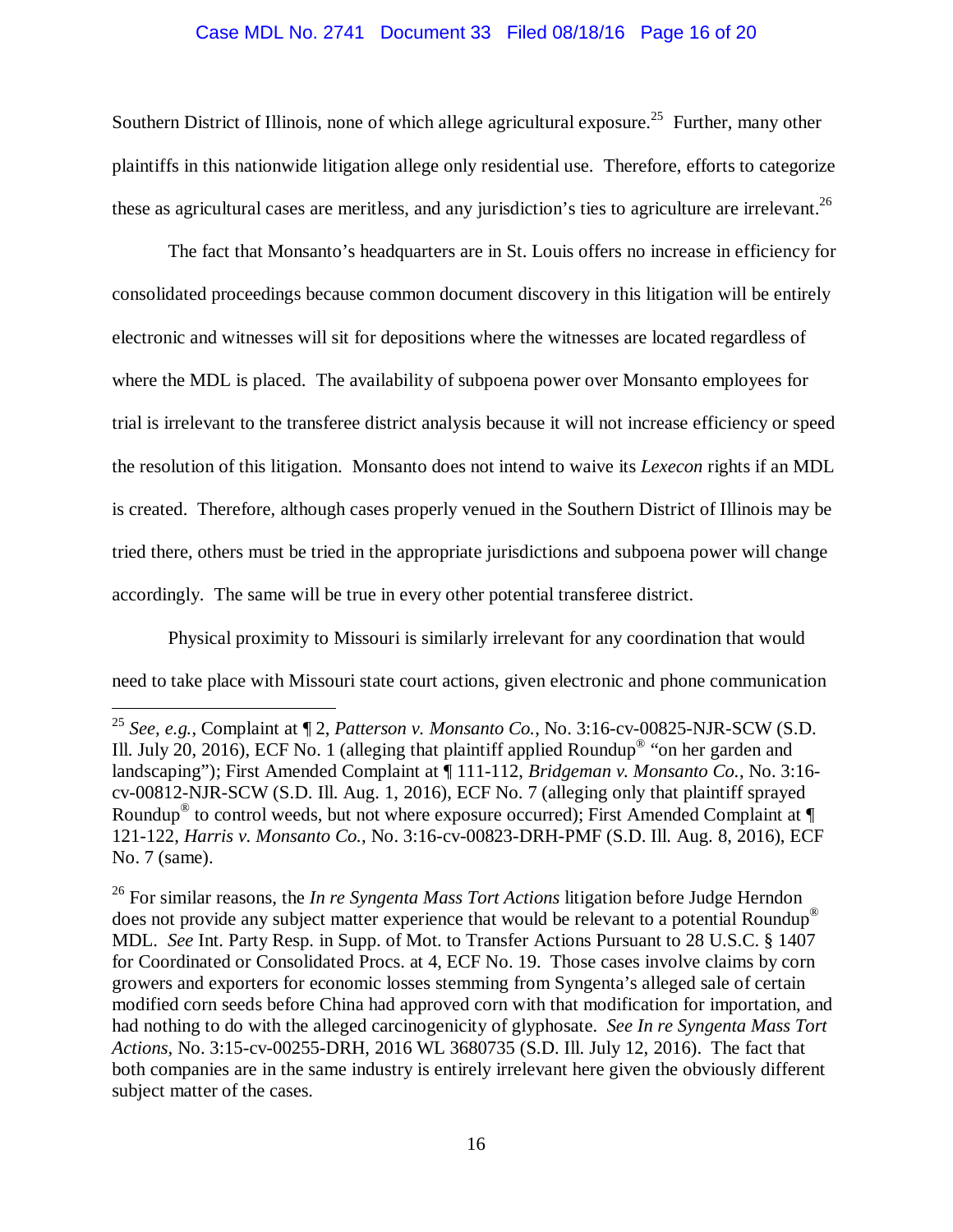#### Case MDL No. 2741 Document 33 Filed 08/18/16 Page 17 of 20

and electronic storage and sharing of documents. Furthermore, state court actions are also pending in Delaware, Pennsylvania, and California, with 40 total plaintiffs in Delaware state court alone, so the bulk of state court actions are nowhere near the Southern District of Illinois.

Neither Monsanto's lead defense firm nor any of the four plaintiffs' firms with the most cases are located in Missouri or the Southern District of Illinois. Where, as here, litigation is "national in scope," this Panel has declined to treat proximity to a defendant's headquarters as decisive and instead has selected districts that offer the greatest familiarity with the issues and favorable docket conditions. $27$ 

Finally, the Southern District of Illinois is one of the three busiest proposed districts. There are 895 pending cases per judgeship in the district, significantly more than any of Monsanto's proposed districts and seventh-most in the country.<sup>28</sup> The median time from filing to disposition for a civil case in the district is 23.5 months, and almost 40% of the district's civil cases are over three years old (compared to only 6.3% in the Southern District of California, 8.5% in the Northern District of California, and 2.3% in the Southern District of Florida). *Id.* In addition to sitting in a district with one of the largest caseloads per judge in the country, Judge Herndon has been requested by plaintiffs in other currently-pending requests for centralization.<sup>29</sup> Judge Rosenstengel has expressed her intent to have over 100 cases in a consolidated

<u>.</u>

<sup>27</sup> *See, e.g.*, *In re Bextra & Celebrex*, 391 F. Supp. 2d at 1379 (citing judicial experience and the district's capacity in transferring geographically dispersed litigation to the Northern District of California); *In re Wireless Tel. Radio Frequency Emissions Prods. Liab. Litig.*, 170 F. Supp. 2d 1356, 1358 (J.P.M.L. 2001) (citing experience with issues in litigation in transferring geographically dispersed litigation to the District of Maryland).

<sup>28</sup> *See* District Court Caseload Statistics.

<sup>29</sup> *See, e.g.*, Pl's Mot. for Consolidation and Transfer Pursuant to 28 U.S.C. § 1407, *In re Johnson & Johnson Talcum Powder Prods. Mktg., Sales Pracs. and Prods. Liab. Litig.*, MDL No. 2738 (J.P.M.L. July 15, 2016), ECF No. 1.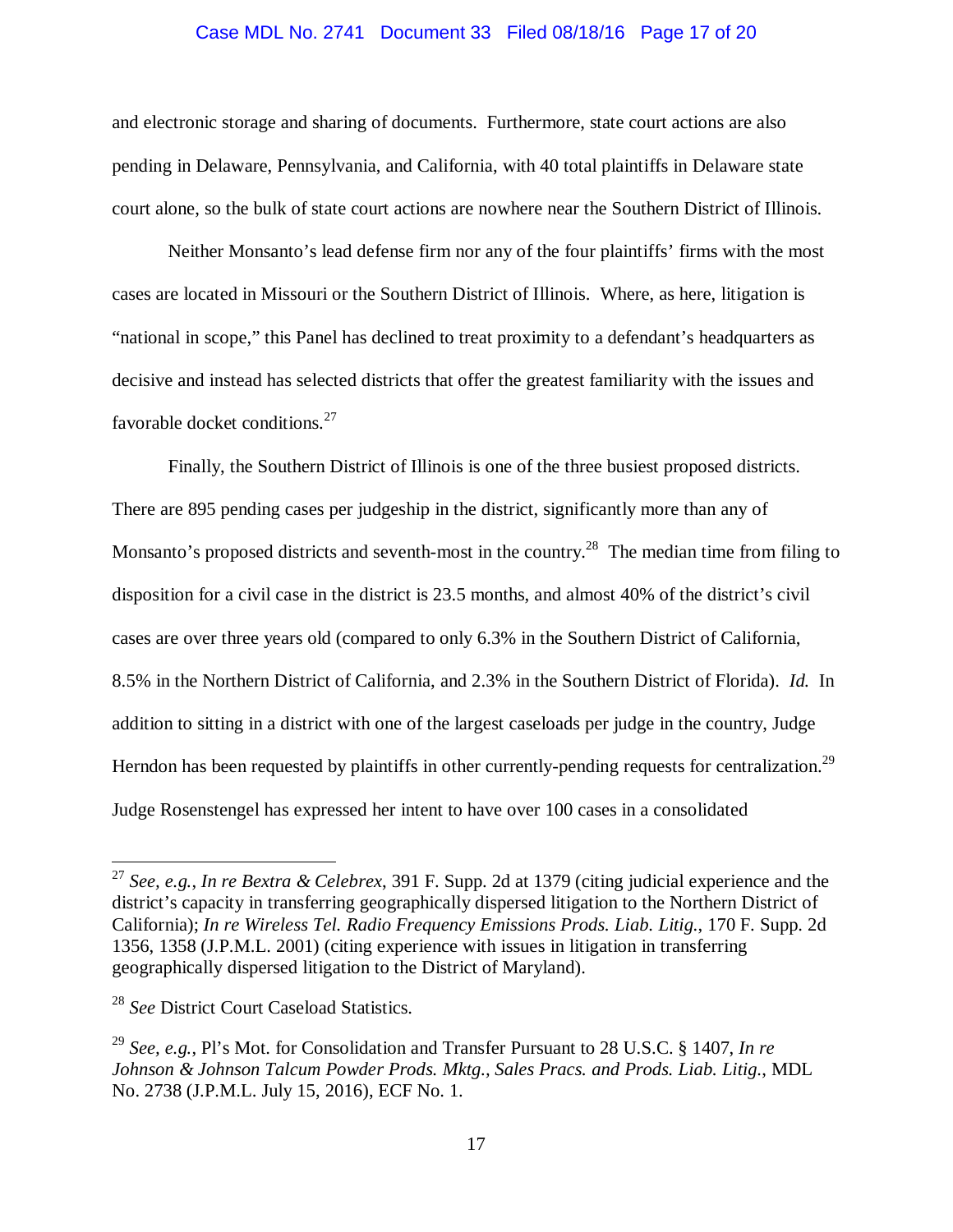#### Case MDL No. 2741 Document 33 Filed 08/18/16 Page 18 of 20

pharmaceutical proceeding tried before the end of 2017, which will be "a massive undertaking involving all of this district's resources." *See* Order at 1-2, *Alexander v. Abbot Labs., Inc.* (*In re Depakote*), No. 3:12-cv-00052-NJR-SCW (S.D. Ill. July 6, 2016), ECF No. 485. Adding to this court's burden with another MDL is not an efficient distribution or expenditure of the court system's resources.

### **2. The District of Hawaii's remote geographic location makes it an impractical choice.**

Certain plaintiffs suggest that the District of Hawaii is also an appropriate MDL venue. The familiarity and minimal connection that the District of Hawaii has with this litigation by virtue of the two lawsuits pending there are entirely outweighed by the inconvenience of the forum. The time and expense of travel make the District of Hawaii a wildly impractical MDL location. None of the lead attorneys for any party is located in Hawaii, and only one plaintiff is present within that jurisdiction, making travel for all parties and counsel to court proceedings costly and time-intensive. Furthermore, due to the time difference, the District of Hawaii courthouse is closed for significant portions of regular business hours in the rest of the country, adding a significant and unnecessary degree of difficulty in coordination between the transferee judge, counsel, and other courts. The only MDL placed in Hawaii cited by plaintiffs involved antitrust claims based on hotel room pricing *in Hawaii*, making it a logical forum choice in that situation. *See In re Hawaiian Hotel Room Rate Antitrust Litig.*, 438 F. Supp. 935 (J.P.M.L. 1977). In other instances, including litigation with a greater connection to Hawaii than exists here, the Panel has rejected Hawaii as the most appropriate forum. *See, e.g.*, *In re Capital Underwriters, Inc. Sec. Litig.*, 464 F. Supp. 955 (J.P.M.L. 1979).

In addition to those inefficiencies, the court has not resolved Monsanto's motions to sequence discovery, and discovery has not begun in either case, meaning that the Hawaii cases

18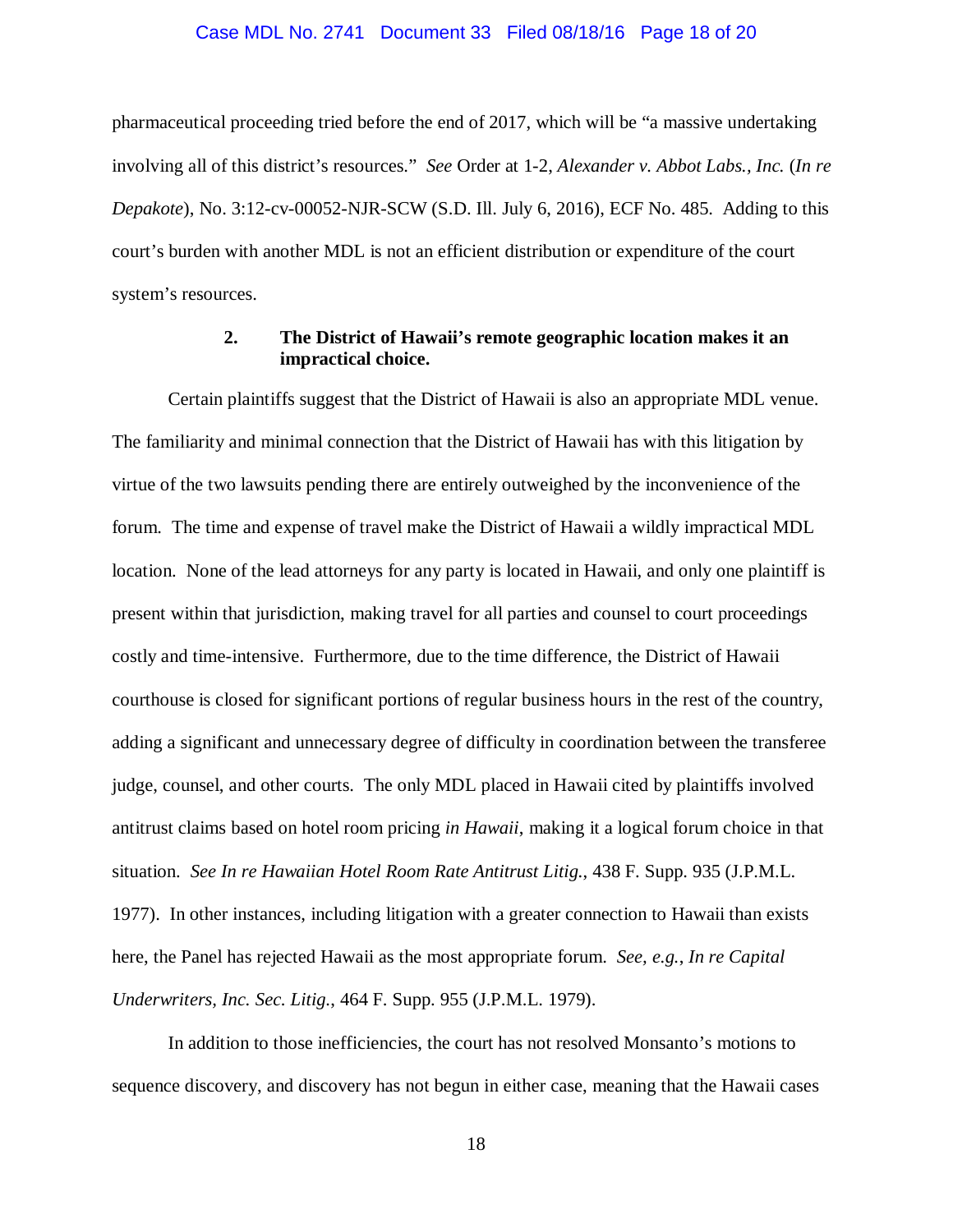### Case MDL No. 2741 Document 33 Filed 08/18/16 Page 19 of 20

are behind those in the Northern and Southern Districts of California. As discussed above in connection with the Southern District of Illinois, plaintiffs' assertions about Hawaii's interests in agriculture generally carry no weight in this litigation and are irrelevant to the transfer analysis.

### **3. The Central District of California is an inappropriate forum.**

For similar reasons as those discussed above, the Central District of California is not the most appropriate jurisdiction for the efficient resolution of this litigation. Although the district has the greatest number of cases, its cases are significantly less advanced than cases in both the Northern and Southern Districts of California, in which judges have already considered and ruled on a greater diversity of issues in the litigation and have implemented a plan for its efficient resolution. Contrary to plaintiffs' representations, the Central District of California does not have the earliest-filed pending case, so that factor also does not favor placement of an MDL in this district.30

### **4. The Eastern District of California and Eastern District of Louisiana are inappropriate selections as well.**

Like the Southern District of Illinois, the Eastern District of California and the Eastern

District of Louisiana are among the busiest districts in the country. In the Eastern District of

California, there are 1,227 pending cases per judgeship (the second-most in the country), the

 $\overline{a}$ 

<sup>&</sup>lt;sup>30</sup> The Baum Hedlund plaintiffs incorrectly assert that the earliest filed claim still pending is that of Yolanda Mendoza, which was added to an existing complaint in the Central District of California on October 20, 2015, but later was severed and transferred to the Eastern District of California based on significant factual differences between the two plaintiffs. *See Rubio v. Monsanto Co.*, No. 2:15-cv-07426-DMG-E, 2016 WL 3097292, at \*5-6 (C.D. Cal. Mar. 24, 2016) (severing and transferring both plaintiffs' claims out of the Central District of California because "significant factual differences" existed in the circumstances under which Roundup® based products were "applied by Plaintiffs; frequency, duration, and amount of exposure; concurrent exposures to other products; timing of exposure, location, and medical histories"). Plaintiff Emanuel Giglio filed his complaint in the Southern District of California on October 9, 2015, and this is therefore the first-filed remaining claim and should be considered as such in the transfer analysis. *See* Complaint, *Giglio v. Monsanto Co.*, No. 3:15-cv-02279-BTM-WVG (S.D. Cal. Oct. 9, 2015), ECF No. 1.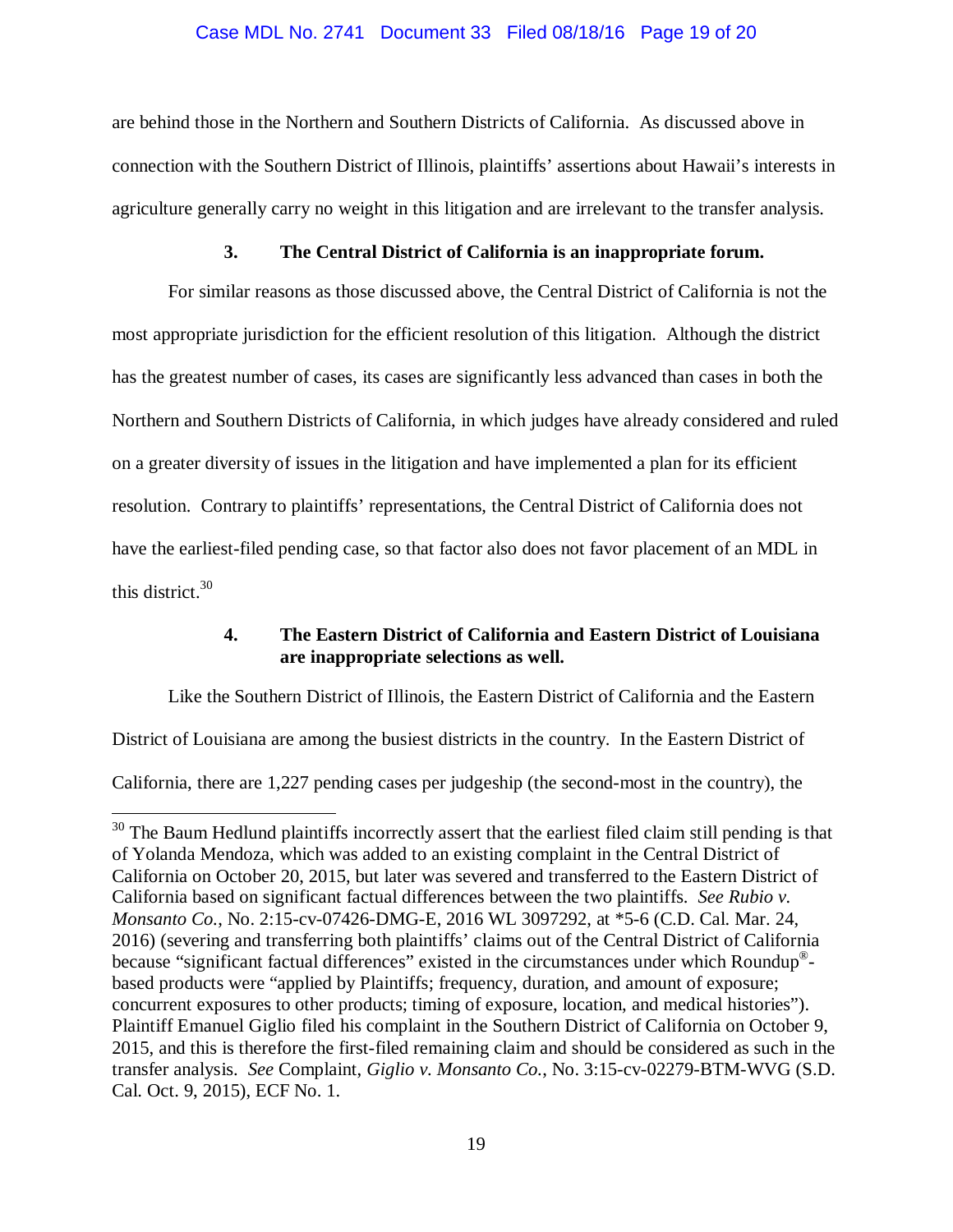#### Case MDL No. 2741 Document 33 Filed 08/18/16 Page 20 of 20

median time from filing to disposition for a civil case is 9.4 months (which is longer than any other proposed district except the Southern District of Illinois and significantly more than any of Monsanto's proposed districts), and 14% of the district's civil cases are over three years old.<sup>31</sup> The Eastern District of Louisiana is in a similar position – there are 947 pending cases per judgeship (the fifth-most in the country), and 9.3% of the district's civil cases are over three years old. Adding to either district's caseload is not an efficient use of judicial resources. Further, both districts have only a single case, and those cases are significantly less advanced than cases in both the Northern and Southern Districts of California.

#### **III. CONCLUSION**

Where, as here, a centralized proceeding would not result in increased convenience for the parties or witnesses or "promote the just and efficient conduct of such actions," 28 U.S.C. § 1407, requests for transfer should be denied. If an MDL is created, the district courts proposed by Monsanto are more appropriate choices for consolidated Roundup® litigation than those suggested by plaintiffs.

 $\overline{a}$ 

Dated: August 18, 2016 Respectfully submitted,

/s/ Joe G. Hollingsworth

 Joe G. Hollingsworth (jhollingsworth@hollingsworthllp.com) HOLLINGSWORTH LLP 1350 I Street NW Washington D.C., 20005 Phone: (202) 898-5800 Fax: (202) 682-1639

*Attorneys for Defendant Monsanto Company* 

<sup>31</sup> *See* District Court Caseload Statistics.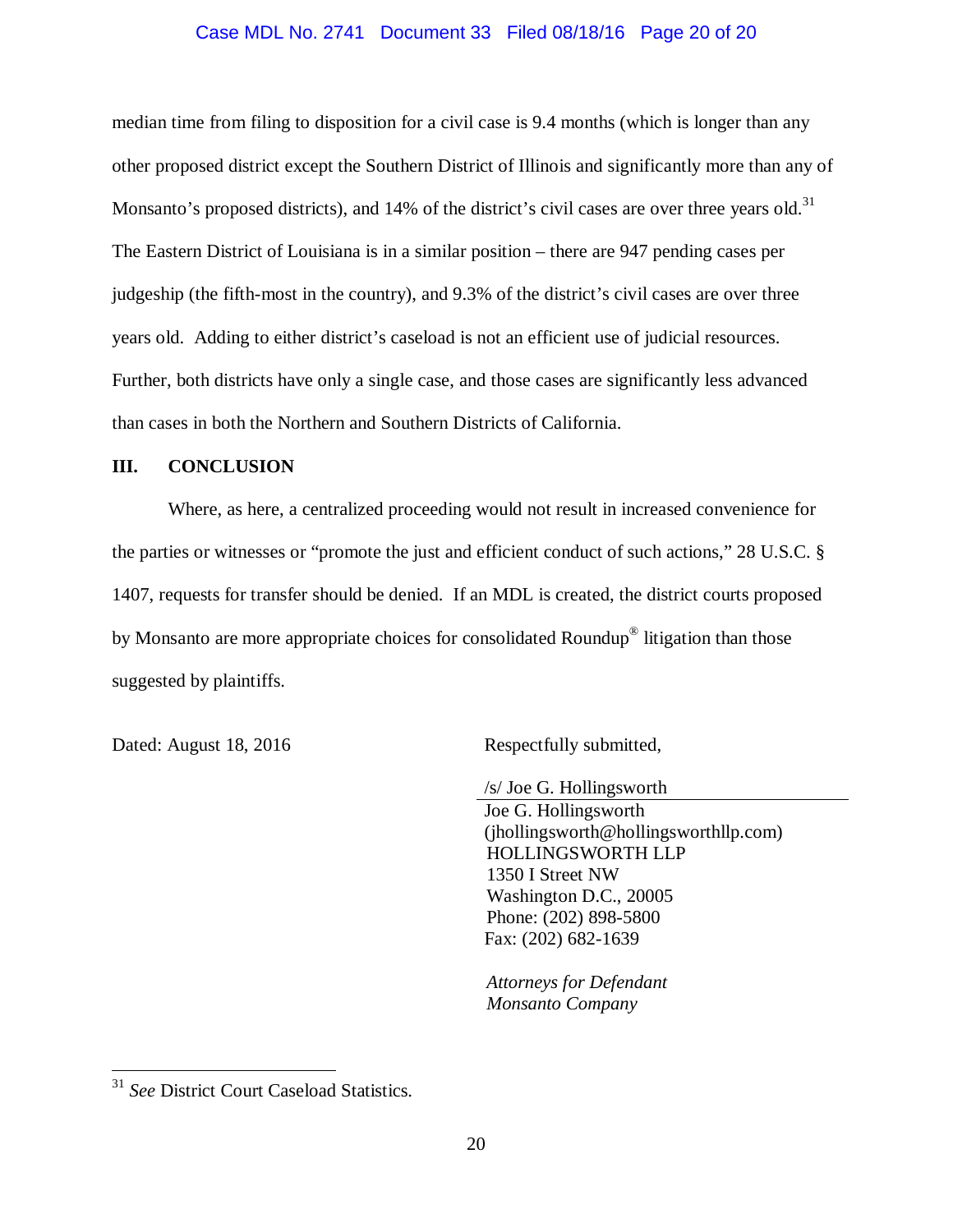### **BEFORE THE UNITED STATES JUDICIAL PANEL ON MULTIDISTRICT LITIGATION**

MDL No. 2741

### IN RE: ROUNDUP PRODUCTS LIABILITY LITIGATION

# **PROOF OF SERVICE**

 In compliance with Rule 4.1(a) of the Rules of Procedure for the United States Judicial Panel on Multidistrict Litigation, I hereby certify that the foregoing Opposition to Plaintiffs' Motion for Transfer and this Proof of Service were electronically filed on August 18, 2016 with the Clerk of the JPML using the CM/ECF system and were served on all counsel of record and the clerk of each district court where an affected action is pending at the addresses and in the manners indicated below:

### **Served via operation of the Panel's CM/ECF system:**

### *Hernandez et al. v. Monsanto Co.***, No. 2:16-cv-01988-DMG-E (C.D. Cal.)**

Robert Brent Wisner RBWisner@baumhedlundlaw.com Timothy A. Litzenburg tlitzenburg@millerfirmllc.com Curtis Hoke choke@millerfirmllc.com

*Counsel for Plaintiffs* 

### *Johnson v. Monsanto Co.***, No. 1:16-cv-00075-JMS-RLP (D. Haw.)**

Brian K. Mackintosh bmackphd@gmail.com Michael J. Miller mmiller@millerfirmllc.com Timothy Litzenburg tlitzenburg@millerfirmllc.com

*Counsel for Plaintiff* 

### *Johansing v. Monsanto Co.***, No. 2:16-cv-05035-DMG-E (C.D. Cal.)**

Michael Lin Baum mbaum@baumhedlundlaw.com Robert Brent Wisner RBWisner@baumhedlundlaw.com

*Counsel for Plaintiff* 

### *Perkins v. Monsanto Co.***, No. 2:15-cv-07246-DMG-E (C.D. Cal.)**

Aimee H. Wagstaff aimee.wagstaff@andruswagstaff.com Kathryn M. Forgie kathryn.forgie@andruswagstaff.com

*Counsel for Plaintiff*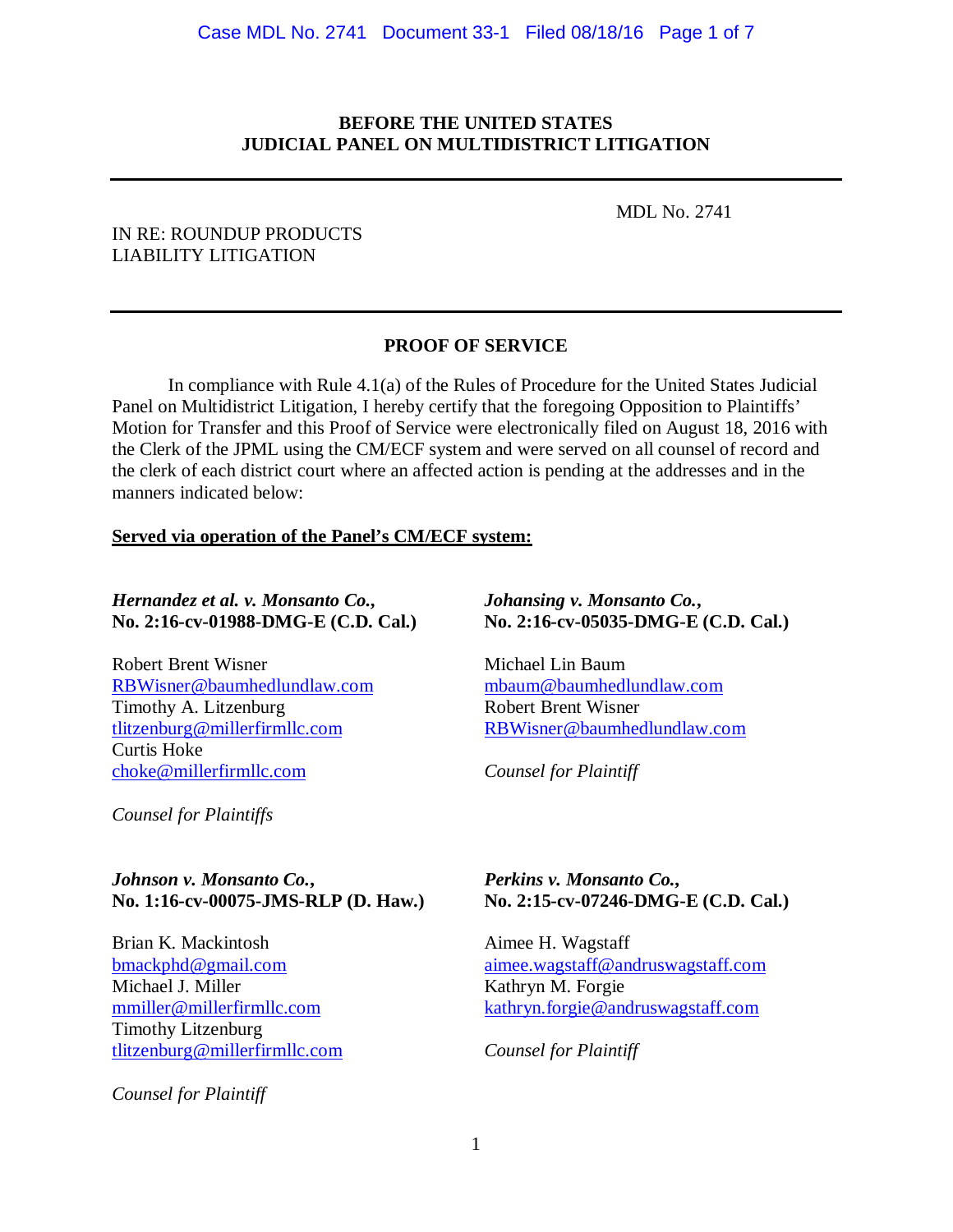# *Sanders et al.v. Monsanto Co.***, No. 5:16-cv-00726-DMG-E (C.D. Cal.)**

Christopher Barton Dalbey cdalbey@weitzlux.com Kristie M. Hightower khightower@lundylawllp.com Maja Lukic mlukic@weitzlux.com Robin L. Greenwald rgreenwald@weitzlux.com

*Counsel for Plaintiffs* 

## *McCall v. Monsanto Co.***, No. 2:16-cv-01609-DMG-E (C.D. Cal.)**

Cynthia L Garber cgarber@rcrsd.com Kevin J. Madonna kmadonna@kennedymadonna.com Michael Lin Baum mbaum@baumhedlundlaw.com Robert F. Kennedy, Jr. rkennedy@kennedymadonna.com Robert Brent Wisner RBWisner@baumhedlundlaw.com

*Counsel for Plaintiff*

# *Sheppard et al.v. Monsanto Co.***, No. 1:16-cv-00043-JMS-RLP (D. Haw.)**

Brian K. Mackintosh bmackphd@gmail.com Michael J. Miller mmiller@millerfirmllc.com Timothy Litzenburg tlitzenburg@millerfirmllc.com

*Counsel for Plaintiffs* 

### *Domina et al.v. Monsanto Co.***, No. 4:16-cv-03074-RGK-CRZ (D. Neb.)**

Christopher B. Dalbey cdalbey@weitzlux.com David A. Domina ddomina@dominalaw.com Maja Lukic mlukic@weitzlux.com Robin L. Greenwald rgreenwald@weitzlux.com

*Counsel for Plaintiffs* 

# *Scheffer v. Monsanto Co.***, No. 1:16-cv-11489-JCB (D. Mass)**

John J. Roddy jroddy@baileyglasser.com

*Counsel for Plaintiff* 

# *Turner v. Monsanto Co.***, No. 2:16-cv-00836-RJS-EJF (D. Utah)**

Colin P. King cking@dkolaw.com Paul M. Simmons psimm@dkolaw.com

*Counsel for Plaintiff*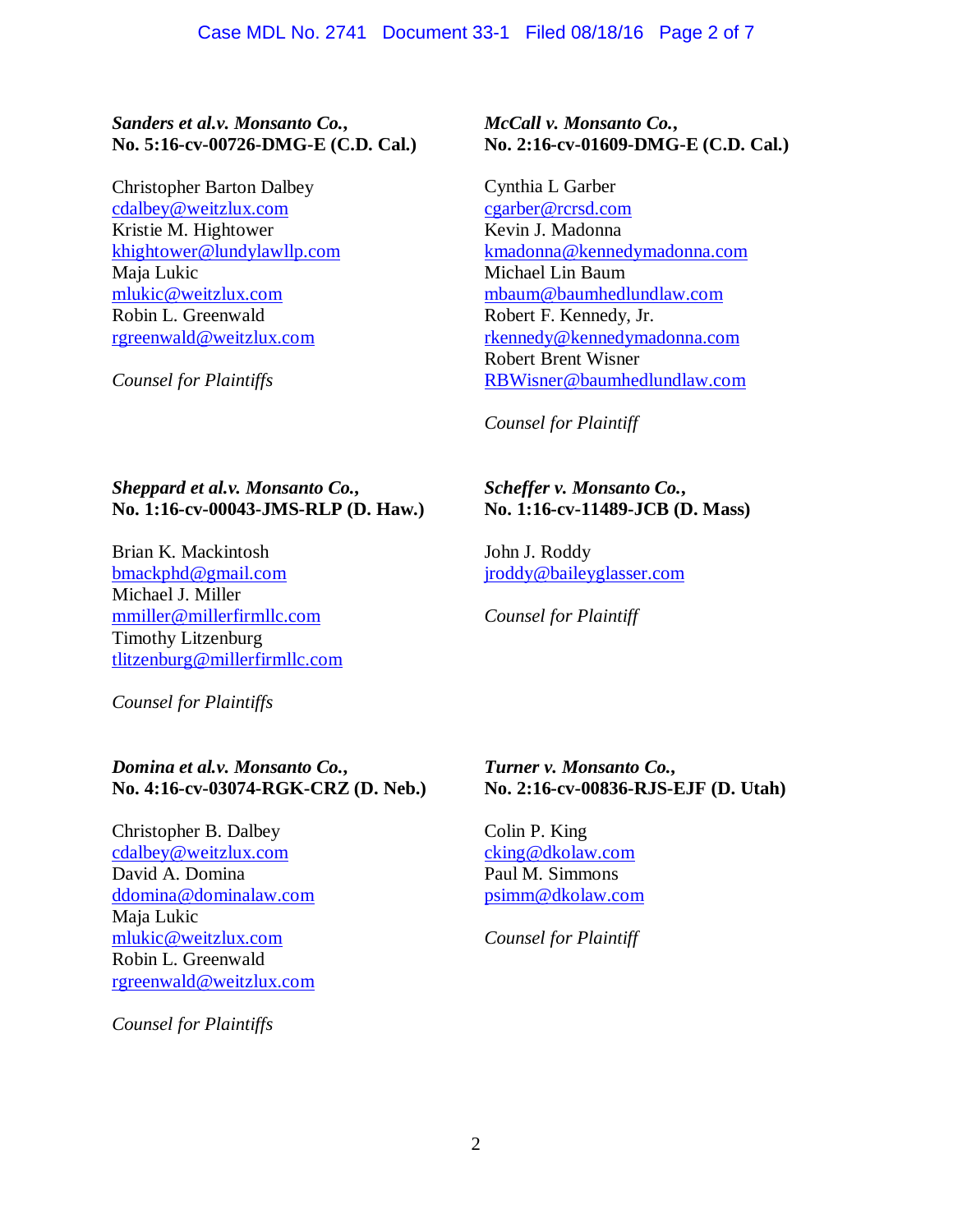### *Ricci v. Monsanto Co.***, No. 1:16-cv-04583-JBS-AMD (D. N.J.)**

Brian J. McCormick, Jr. bmccormick@rossfellercasey.com

*Counsel for Plaintiff* 

### *Porath v. Monsanto Co.***, No. 3:16-cv-00518-wmc (W.D. Wisc.)**

Robert Brent Wisner rbwisner@baumhedlundlaw.com

*Counsel for Plaintiff* 

*Hardeman v. Monsanto Co.***, No. 3:16-cv-00525-VC (N.D. Cal.)** 

Kathryn Miller Forgie kathryn.forgie@andruswagstaff.com David Jackson Wool david.wool@andruswagstaff.com Lori Erin Andrus lori@andrusanderson.com Vance R. Andrus vance.andrus@andruswagstaff.com Aimee Wagstaff aimee.wagstaff@andruswagstaff.com

*Counsel for Plaintiff* 

## *Mendoza v. Monsanto Co.***, No. 1:16-cv-00406-DAD-SMS (E.D. Cal)**

Christopher Barton Dalbey cdalbey@weitzlux.com Robin L. Greenwald rgreenwald@weitzlux.com Hunter W. Lundy hlundy@lundylawllp.com Kristie M. Hightower khightower@lundylawllp.com Maja Lukic mlukic@weitzlux.com Matthew E. Lundy mlundy@lundylawllp.com

*Counsel for Plaintiff* 

# *Mancuso v. Monsanto Co.***, No. 2:16-cv-04096-TJS (E.D. Pa.)**

Brian J. McCormick, Jr. bmccormick@rossfellercasey.com

*Counsel for Plaintiff* 

## *Stevick et al. v. Monsanto Co.***, No. 3:16-cv-02341-VC (N.D. Cal.)**

Robert Brent Wisner rbwisner@baumhedlundlaw.com Timothy Andrew Litzenburg tlitzenburg@millerfirmllc.com Curtis George Hoke cghoke@gmail.com Michael Miller mmiller@millerfirmllc.com

*Counsel for Plaintiffs*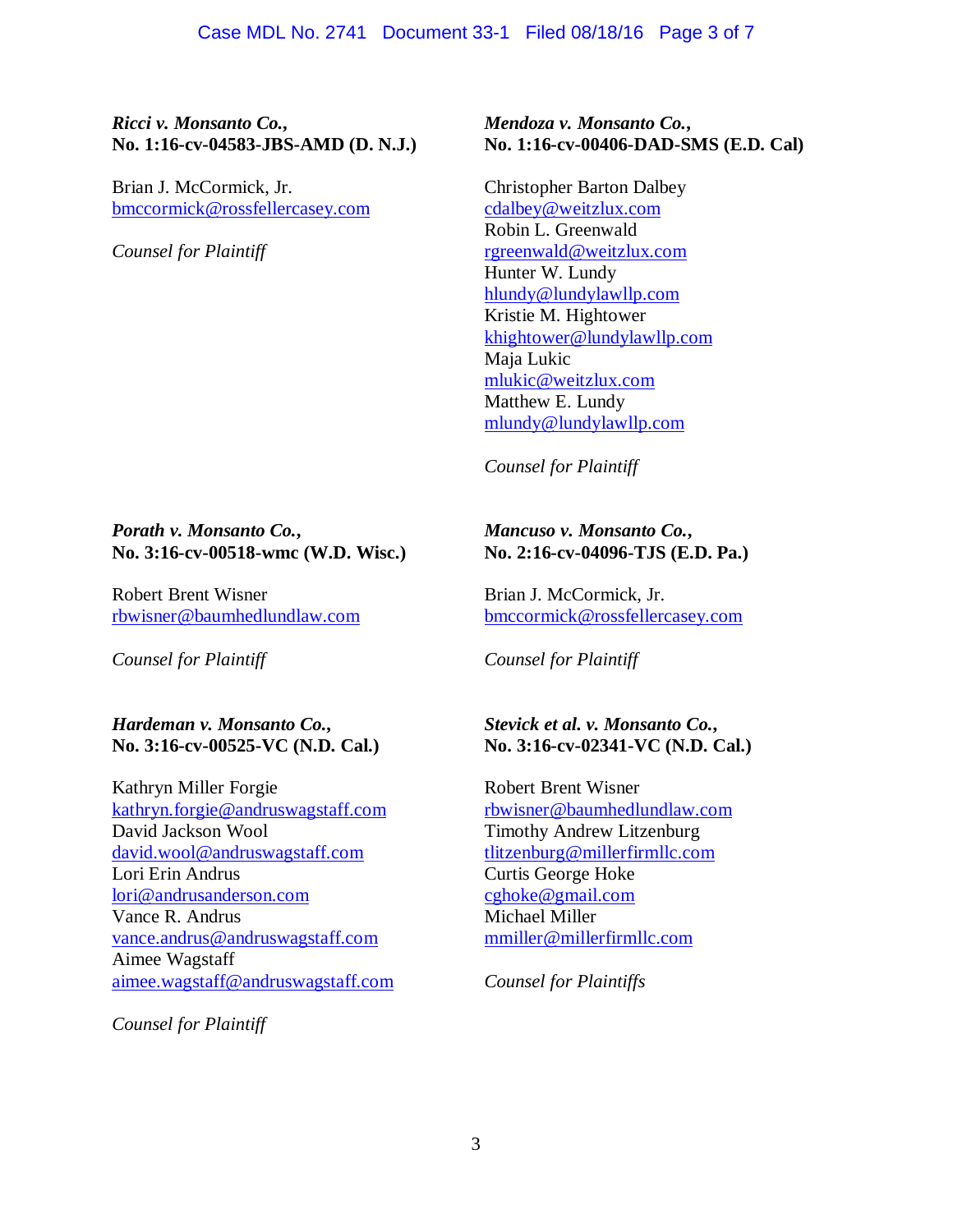### *Gibbs v. Monsanto Co.***, No. 1:16-cv-07588 (N.D. Ill.)**

Christopher Barton Dalbey cdalbey@weitzlux.com Kevin J. Conway kconway@cooneyconway.com Maja Lukic mlukic@weitzlux.com Robin Lynn Greenwald rgreenwald@weitzlux.com

*Couey v. Monsanto Co.***, No. 4:16-cv-00149-SA-JMV (N.D. Miss.)** 

Hunter William Lundy hlundy@lundylawllp.com John H. Daniels, III jhdiii@suddenlinkmail.com

*Counsel for Plaintiff* 

*Counsel for Plaintiff* 

## *Giglio v. Monsanto Co.***, No. 3:15-cv-02279-BTM-WVG (S.D. Cal.)**

Aimee Hall Wagstaff aimee.wagstaff@andruswagstaff.com David J. Wool david.wool@andruswagstaff.com John P. Fiske fiske@gomeztrialattorneys.com John H. Gomez john@thegomezfirm.com

*Bridgeman v. Monsanto Co.***, No. 3:16-cv-00812-NJR-SCW (S.D. Ill.)** 

Yvonne M. Flaherty ymflaherty@locklaw.com Edward A. Wallace eaw@wexlerwallace.com

*Counsel for Plaintiff* 

*Counsel for Plaintiff* 

### *Ruiz et al. v. Monsanto Co.***, No. 9:16-cv-80539-KAM (S.D. Fla.)**

Bruce Don Burtoff burtoff809@aol.com

*Counsel for Plaintiffs*

## *Patterson v. Monsanto Co.***, No. 3:16-cv-00825-NJR-SCW (S.D. Ill.)**

David M. Hundley, II dmh@hundleylaw.com

*Counsel for Plaintiff*

## *Harris v. Monsanto Co.***, No. 3:16-cv-00823-DRH-PMF (S.D. Ill.)**

John Backes Prior jprior@hmelegal.com

*Counsel for Plaintiff* 

# *Means v. Monsanto Co.***, No. 5:16-cv-00112- TBR (W.D. Ky.)**

Anthony P. Ellis aellis@ellislawky.com

*Counsel for Plaintiff*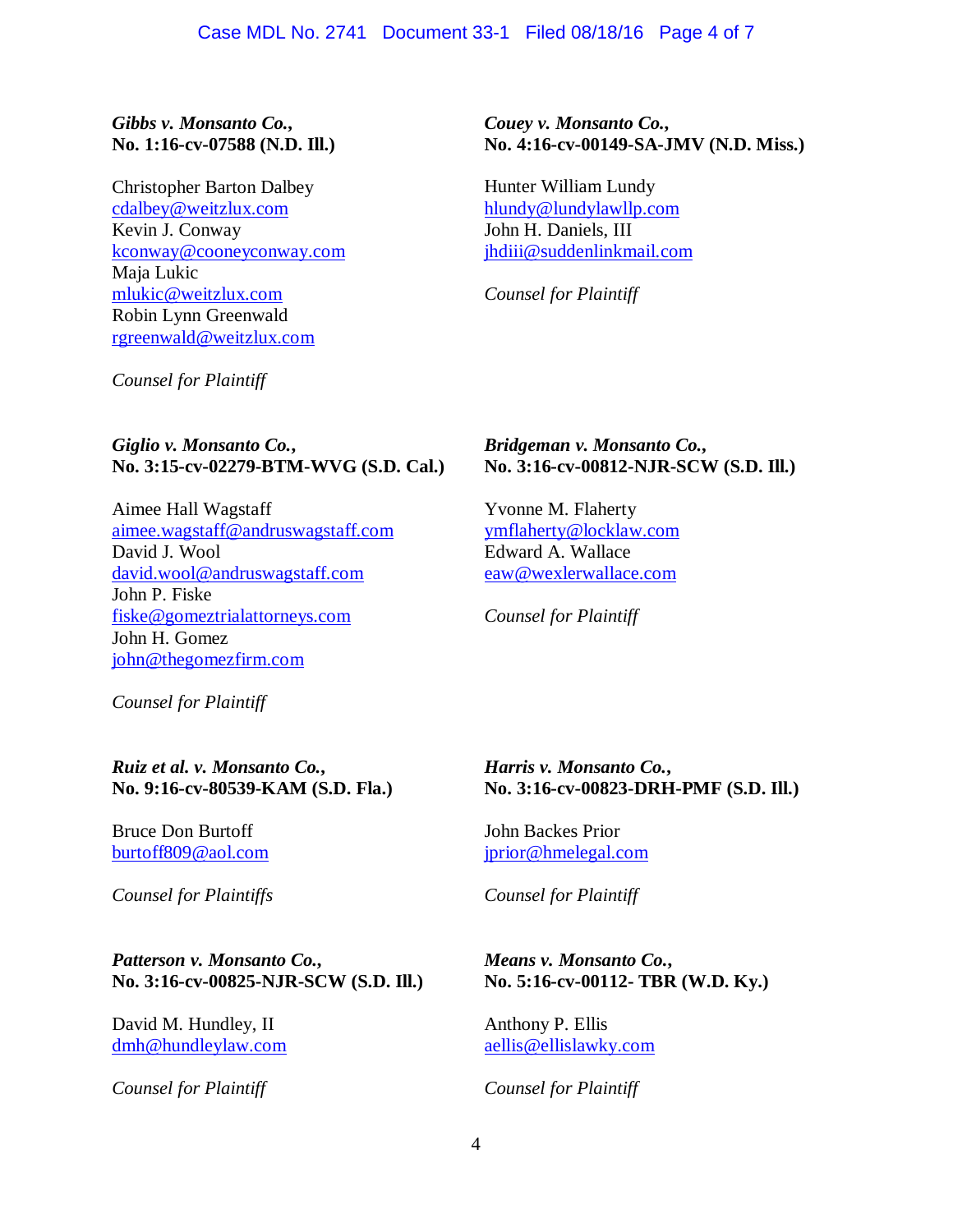# *Work v. Ragan and Massey, Inc. et al.***, No. 2:16-cv-07491-CJB-DEK (E.D. La.)**

Hunter William Lundy hlundy@lundylawllp.com Bradley A. Stevens brad@edwardslaw.org J.E. Cullens, Jr. cullens@lawbr.net Kathryn Jean Edwards kedwards@la-fcca.org Kristie M. Hightower khightower@lundylawllp.com Matthew Edward Lundy mlundy@lundylawllp.com Max E. Guthrie mguthrie@lundylawllp.com Rudie Ray Soileau, Jr. rsoileau@lundylawllp.com

*Counsel for Plaintiff* 

# **Served via First Class Mail:**

Clerk of the Court USDC Central District of California Western Division United States Courthouse 312 North Spring Street Los Angeles, California 90012

Clerk of the Court USDC Central District of California Southern Division Ronald Reagan Federal Building & United States Courthouse 411 West Fourth Street, Room 1053 Santa Ana, CA 92701-4516

Clerk of the Court USDC Eastern District of Louisiana New Orleans Division 500 Poydras Street, Room C-151 New Orleans, Louisiana 70130

Clerk of the Court USDC Eastern District of Pennsylvania Philadelphia Division James A. Byrne United States Courthouse 601 Market Street Philadelphia, PA 19106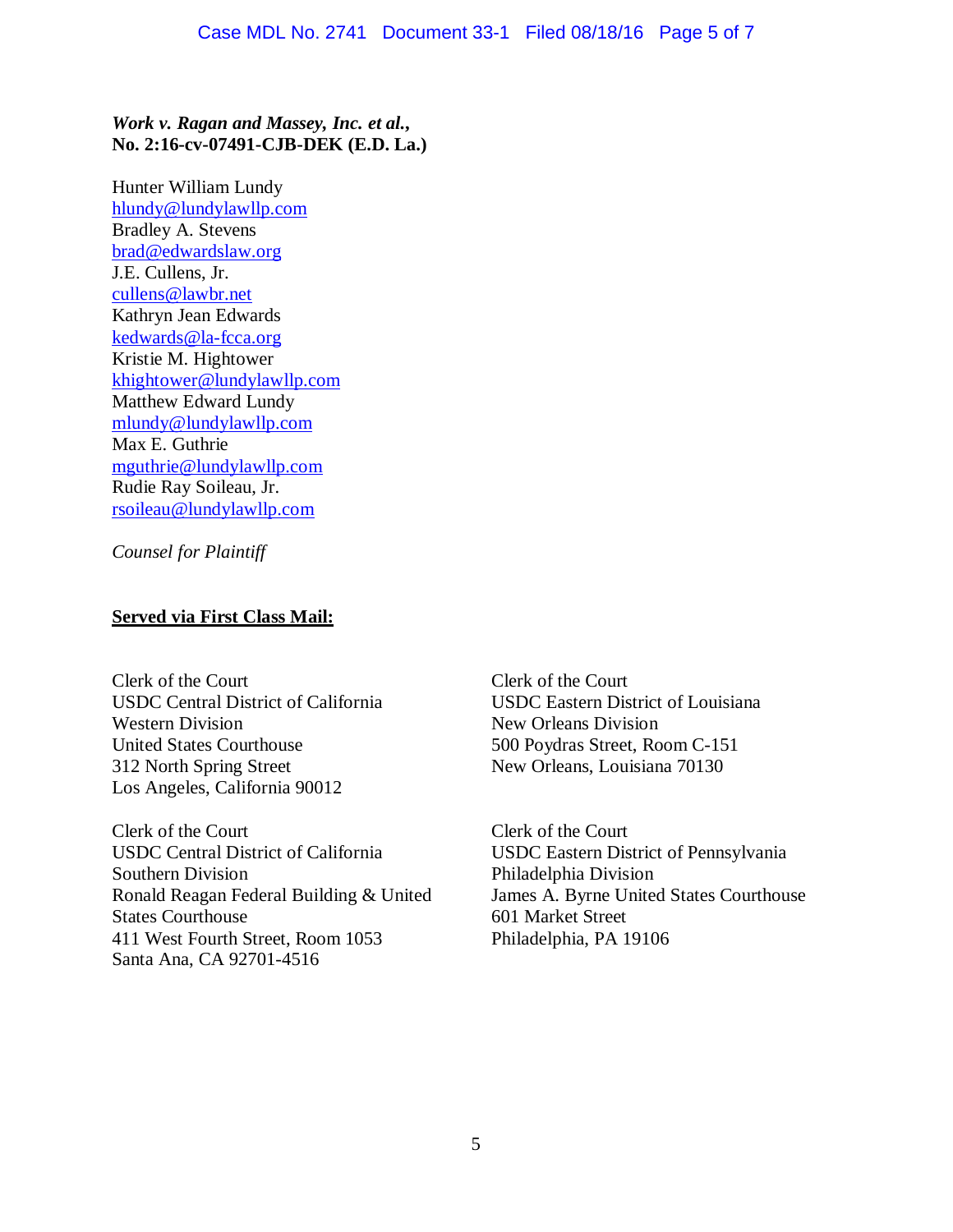#### Case MDL No. 2741 Document 33-1 Filed 08/18/16 Page 6 of 7

Clerk of the Court USDC Central District of California Eastern Division George E. Brown, Jr. Federal Building & United State Courthouse 3470 Twelfth Street Riverside, CA 92501

Clerk of the Court USDC District of Hawaii 300 Ala Moana Boulevard, Room C338 Honolulu, Hawaii 96850

Clerk of the Court USDC District of Massachusetts Boston Division John Joseph Moakley United States Courthouse 1 Courthouse Way, Suite 2300 Boston, Massachusetts 02210

Clerk of the Court USDC District of Nebraska Lincoln Division Roman L. Hruska Federal Courthouse 111 South 18th Plaza, Suite 1152 Omaha, Nebraska 68102

Clerk of the Court USDC District of Utah 351 South West Temple, Rm 1.100 Salt Lake City, UT 84101

Clerk of the Court USDC District of New Jersey Camden Division Mitchell H. Cohen Building & United States Courthouse 4th & Cooper Streets, Room 1050 Camden, NJ 08101

Clerk of the Court USDC Northern District of California San Francisco Division Phillip Burton Federal Building & United States Courthouse 450 Golden Gate Avenue San Francisco, California 94102

Clerk of the Court USDC Northern District of Illinois Everett McKinley Dirksen United States **Courthouse** 219 South Dearborn Street Chicago, IL 60604

Clerk of the Court USDC Northern District of Mississippi Greenville Division Federal Building 911 Jackson Avenue E, Room 369 Oxford, Mississippi 38655

Clerk of the Court USDC Southern District of California San Diego Division James M. Carter and Judith N. Keep United States Courthouse 333 West Broadway San Diego, California 92101

Clerk of the Court USDC Southern District of Florida West Palm Beach Division Paul G. Rogers Federal Building & United States Courthouse 701 Clematis Street, Room 202 West Palm Beach, FL 33401

Clerk of the Court USDC Southern District of Illinois East St. Louis Division 750 Missouri Avenue East St. Louis, Illinois 62201